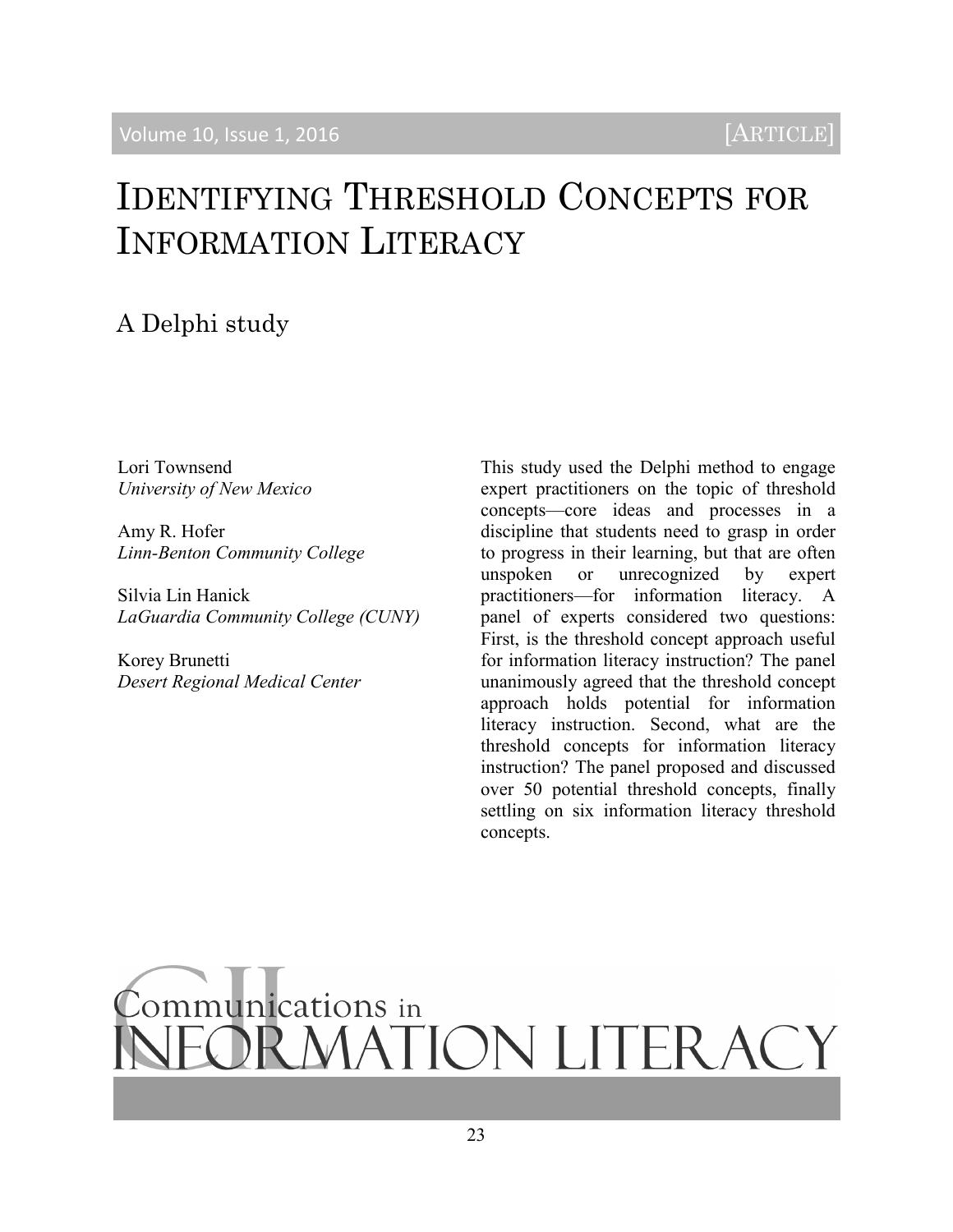## **INTRODUCTION**

The oracle at Delphi was a bit like a reference librarian, albeit with goat sacrifices, trance-induced possession, and a much fancier desk. She fielded tough questions from kings and commoners alike, all of whom sought her ability to channel Apollo and reveal the future. Like any psychic—or librarian—worth her salt, the oracle's advice was open to interpretation, but she always did her best to answer the question. This study seeks the wisdom of our own oracles, those prominent voices in our field, to help us determine the potential of threshold concepts for information literacy.

Threshold concepts are one way to approach the core concepts in our discipline. They are an exciting approach to re-engaging with teaching content because they offer a unique perspective by which to prioritize disciplinary knowledge. While the idea of threshold concepts has entered the national discourse about information literacy instruction via ACRL's new Framework for Information Literacy for Higher Education (ACRL, 2014), it remains an emerging theory, both broadly speaking and with respect to our discipline. As practiceoriented professionals, librarians are very interested in producing reusable materials that incorporate threshold concepts into instruction sessions, syllabi, and course materials. Using the Delphi method, a qualitative approach in which a small group of experts anonymously answer questions in writing, this study's goal is to come to confident conclusions about the theoretical underpinnings of the materials we would eventually like to produce and share.

This study invited expert practitioners to answer two questions. First, are threshold concepts useful for information literacy? The short answer to this question was yes; the in-depth results from the discussion that emerged over this question will be addressed in a separate publication. This paper addresses a second question: What are the threshold concepts for information literacy?

# LITERATURE REVIEW

#### *Threshold Concepts*

*Threshold concepts*—an approach to teaching and learning developed by Jan Meyer and Ray Land, British educators working on a project called Enhancing Teaching–Learning Environments in Undergraduate Courses—are core ideas and processes in a discipline that students need to grasp in order to progress in their learning, but that are often unspoken or unrecognized by expert practitioners. As described by Meyer and Land, threshold concepts have five definitional criteria:

- Transformative: cause the learner to experience a shift in perspective;
- Integrative: bring together separate concepts (often identified as learning objectives or competencies) into a unified whole;
- Irreversible: once grasped, cannot be un-grasped;
- Bounded: may help define the boundaries of a particular discipline, are perhaps unique to the discipline;
- Troublesome: usually difficult or counterintuitive ideas that can cause students to hit a roadblock in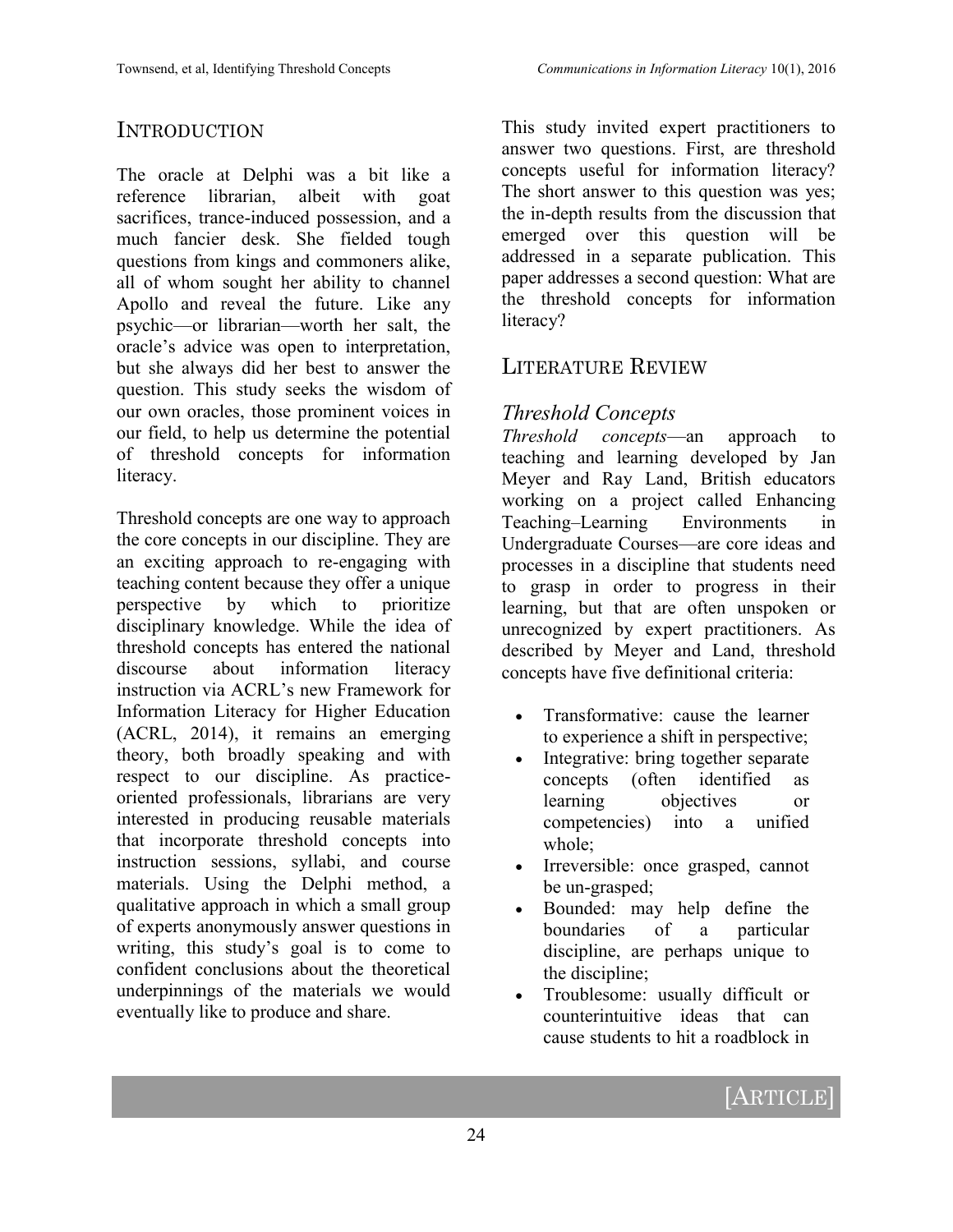their learning (Meyer & Land, 2003).

Since this model was developed, Meyer and Land have published several books exploring threshold concept theory and its applications in a wide variety of disciplines and learning settings (Meyer & Land, 2006; Land, Meyer, & Smith, 2008; Meyer, Land, & Baillie, 2010). A biennial conference in the UK has served to further develop a community of practice and spread new thinking in this area. Mick Flanagan maintains a bibliography on threshold concept publications (Flanagan, 2014).

At the same time, threshold concepts may be understood as a repackaging of many other current educational theories, and have been shown to work well in tandem with them. For example, Lundstrom, Fagerheim, & Benson (2014) used threshold concepts in combination with Decoding the Disciplines (Middendorf & Pace, 2004) and backward design (Wiggins & McTighe, 2005) in order to revise learning outcomes for information literacy in composition courses at Utah State University. This flexible approach to theory captures a point that researcher Glynis Cousin makes: "There are clear overlaps and affinities with a number of the ideas shared by the theory of threshold concepts and other perspectives in education" (2008, p. 261). Threshold concepts may be understood as a shortcut through the theories for disciplinary faculty who do not hold advanced degrees in education (Meyer & Land, 2007).

Not surprisingly, with greater dissemination and the increase of discourse on the topic, positions against threshold concepts have emerged. Some critics point out that

threshold concepts as a pedagogical theory are not proven to be effective per positivist methodologies, or that the criteria for establishing which concepts are threshold concepts are inexact (e.g., Rowbottom, 2007; Wilkinson, 2014). Librarians' objections often center on ACRL's use of emerging theory to underpin their new standards document (e.g., Saracevic, 2014).

#### *Identifying Threshold Concepts*

Barradell (2013), in her review of methods used to identify threshold concepts, finds that the threshold concept literature turns up a wide variety of methods used to identify threshold concepts in different disciplines: "informal, semi-structured, phenomenographic interviews…, questionnaires, surveys, short answer problems and review of old examination papers…, and observation of classroom behavior" (Barradell, 2013, p. 269). Barradell also asserts that "The conversations in which threshold concepts are discussed are recognized as being integral to the process" (2013, p. 269). Barradell concludes that consensus methodologies such as Nominal Group Technique and the Delphi method can be effectively deployed in order to obtain collaborative and structured conclusions to these discussions.

Shinners-Kennedy and Fincher (2013) spent years pursuing a multimodal research project to identify threshold concepts for computer science that included students as research subjects, in semistructured interviews, concept mapping, and journaling. Yet they conclude that their very thorough efforts resulted in an unexpected dead end, which led to a re-evaluation of their methods; in their analysis they found that both hindsight bias and a false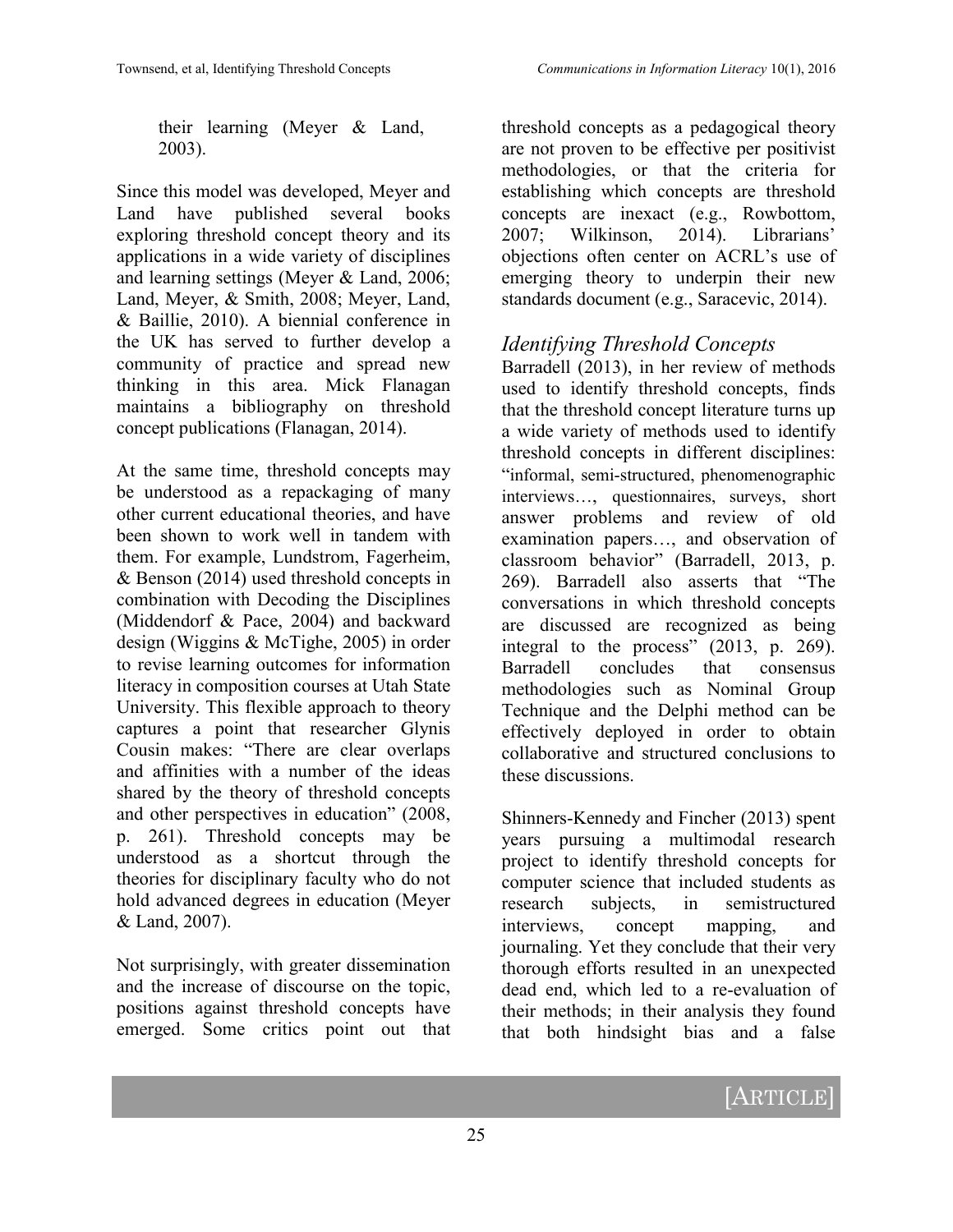hypothesis about the emotional state of a student acquiring a threshold concept made their results too limited. Where Barradell (2013) advocates strongly for including research with students in developing threshold concepts, Shinners-Kennedy and Fincher found that it was more productive to ask "Where would we look to see evidence of threshold concepts in teachers' practice, in their pedagogical *presentation* of concepts, rather than in learners' *acquisition* of them?" (p. 13). They use a content representation form developed by Loughran, Berry, and Mulhall (2006) as a concrete method of capturing instructors' expertise as situated in classroom experience. Their work supports the idea that instructors are the experts on the threshold concepts for their fields.

The Delphi method is a good fit to validate the threshold concept approach for information literacy instruction and define the threshold concepts for information literacy because threshold concepts are identified by subject experts. Delphi studies have been used in other fields to identify threshold concepts. Examples include occupational therapy (Nicola-Richmond, 2014); sustainable agriculture (Nguyen, 2012); and community service (Fuzzard  $\&$ Kiley, 2013). The authors note, too, that Delphi studies have often been used by librarians and information professionals (examples may be found in Buckley, 1994; Baruchson-Arbib & Bronstein, 2002; and Feret & Marcinek, 2005). There are also many instances in the literature of using the Delphi method to research information literacy topics—in fact, a Delphi study contributed to the definition of the term "information literacy" (Doyle, 1992; Green, 2000; Neuman, 1999; Saunders, 2009;

Howze & Dalrymple, 2004; Dixon-Thomas, 2012; Secker, 2011). In a number of countries, Delphi studies have been used to guide development of information literacy standards documents at the national level (for example, Seeker & Coonan, 2012; Xiaomu, Ping, Mengli, & Weichun, 2008; Wen & Shih, 2006).

The literature strongly suggests that researchers and instructors may arrive at differing or complementary conclusions regarding the threshold concepts for a field. For example, Buehler and Zald (2013) look at learning thresholds that must be crossed by graduate students entering the scholarly conversation as authors or presenters and write that "The publication process can be identified as an information literacy 'threshold concept' with particular immediacy for graduate students" (p. 219). Kiley and Wisker's related work looks at interdisciplinary threshold concepts for graduate students learning to become researchers in their doctoral programs (2009). The equivalent threshold concept identified in their study is "knowledge creation": "Supervisors can report evidence of the contribution of new ideas and thought, and in self-motivated research that indicates not just a willingness to work but an engagement with the essential issues and the leading edge work on the field" (p. 438). These findings support the idea that there are many learning thresholds associated with information studies and information literacy.

# *Threshold Concepts for Information Literacy*

Townsend, Brunetti, and Hofer (2011) suggest that threshold concepts can be used to prioritize teaching content for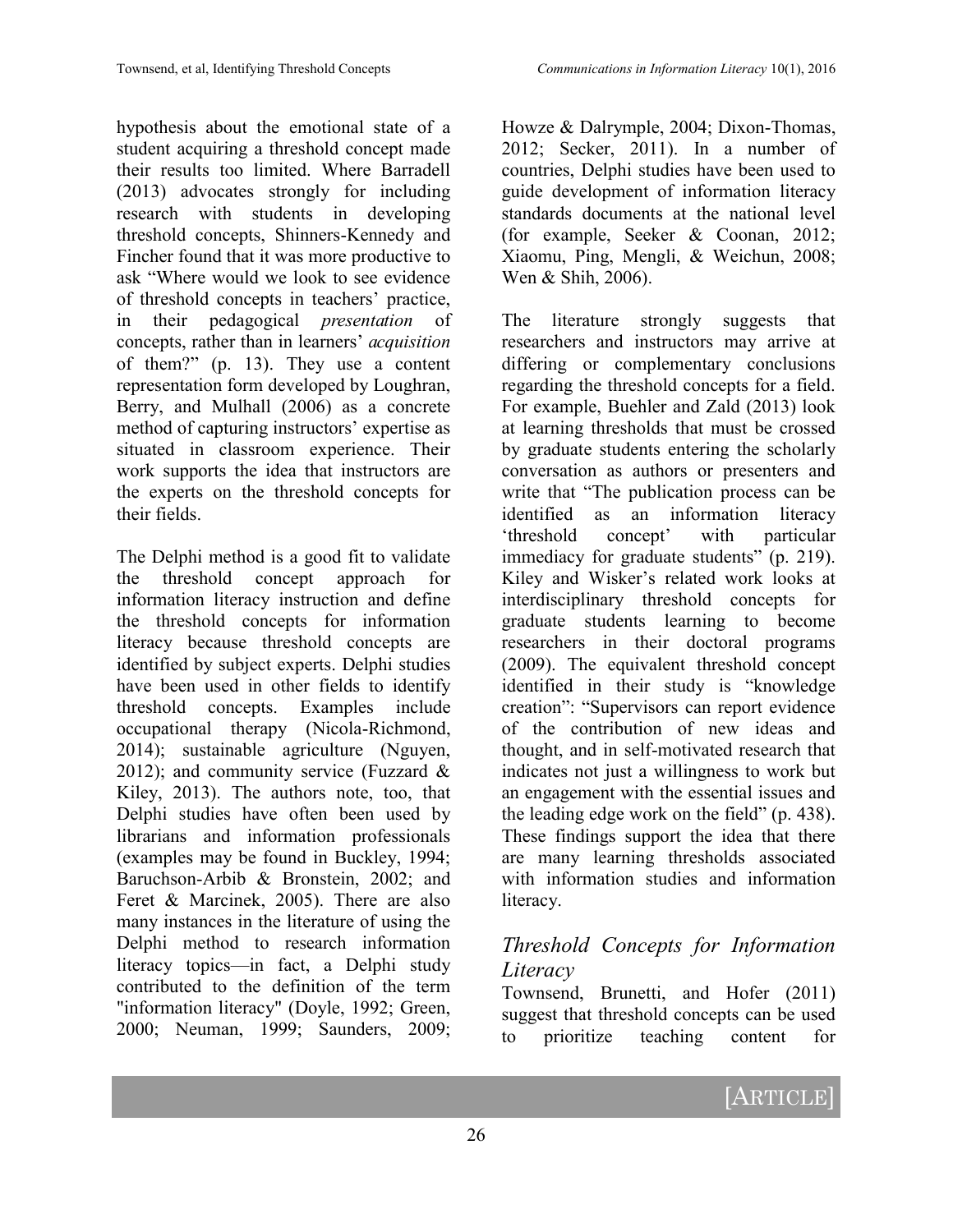information literacy and to develop a reflective teaching practice. In a special issue of *Communications in Information Literacy* dedicated to the ACRL Information Literacy Standards revision, Hofer, Brunetti, and Townsend recommend that the new standards use learning theories such as threshold concepts to focus on disciplinary content in information literacy rather than procedural how-tos (2013). The revised ACRL Framework for Information Literacy for Higher Education (the Framework) looked to threshold concepts as a way to shift the profession's attention away from a checklist approach and toward underlying concepts that students need to understand in order to become information literate. Though the final draft of the Framework moved away from using this terminology, threshold concepts continue to inform the document (ACRL, 2014; author Lori Townsend was a member of the Task Force).

The profession as a whole may now be on the steep side of the learning curve when it comes to understanding threshold concepts; as Oakleaf (2014) points out, "For many librarians, threshold concepts are unfamiliar constructs, represent a different way of thinking about instruction and assessment, and require a concerted effort to integrate into practice." It is not surprising that librarians might initially struggle to integrate and apply this new approach: "The idea of a threshold concept is in itself a threshold concept" (Atherton, Hadfield, & Meyers, 2008, p. 4). The professional community has responded with a wealth of conference sessions, workshops, webinars, and other learning opportunities for librarians seeking development in the area of conceptual teaching and learning.

Well before the publication of the new Framework drafts, instruction librarians explored the area of threshold concepts for information literacy. Several works understand information literacy itself to be a learning threshold, as captured by Bent, Gannon-Leary, and Webb (2007): "We can see that to develop as an information literate person, an individual must cross a threshold in their attitude to and understanding of information in their personal research environment" (p. 84). This understanding is echoed in Yorke-Barber et al. (2008) and Rodrigues and Sedo (2008).

The authors, by contrast, understand information literacy to be a field for which there are multiple learning thresholds (Hofer, Townsend, & Brunetti, 2012); this view of information literacy is shared by others with an interest in threshold concept research. Margaret Blackmore, for instance, developed learning thresholds for information literacy by enlisting support staff at her institution to identify content that is troublesome for students (2010). In subsequent work, Blackmore and Freeland (2014) argue that information literacy should not be taught as a linear series of competencies, often limited to search strategy. They developed an assignment for undergraduates in a game design course that begins to put this approach into practice through authentic assessment.

Virginia Tucker's doctoral thesis work (2012) uses a threshold concept approach to study the differences between expert and novice searchers in order to better understand the acquisition of expertise. Tucker's work is able to look at liminal spaces because her subjects were "intent on becoming experts" (p. 3). Threshold concept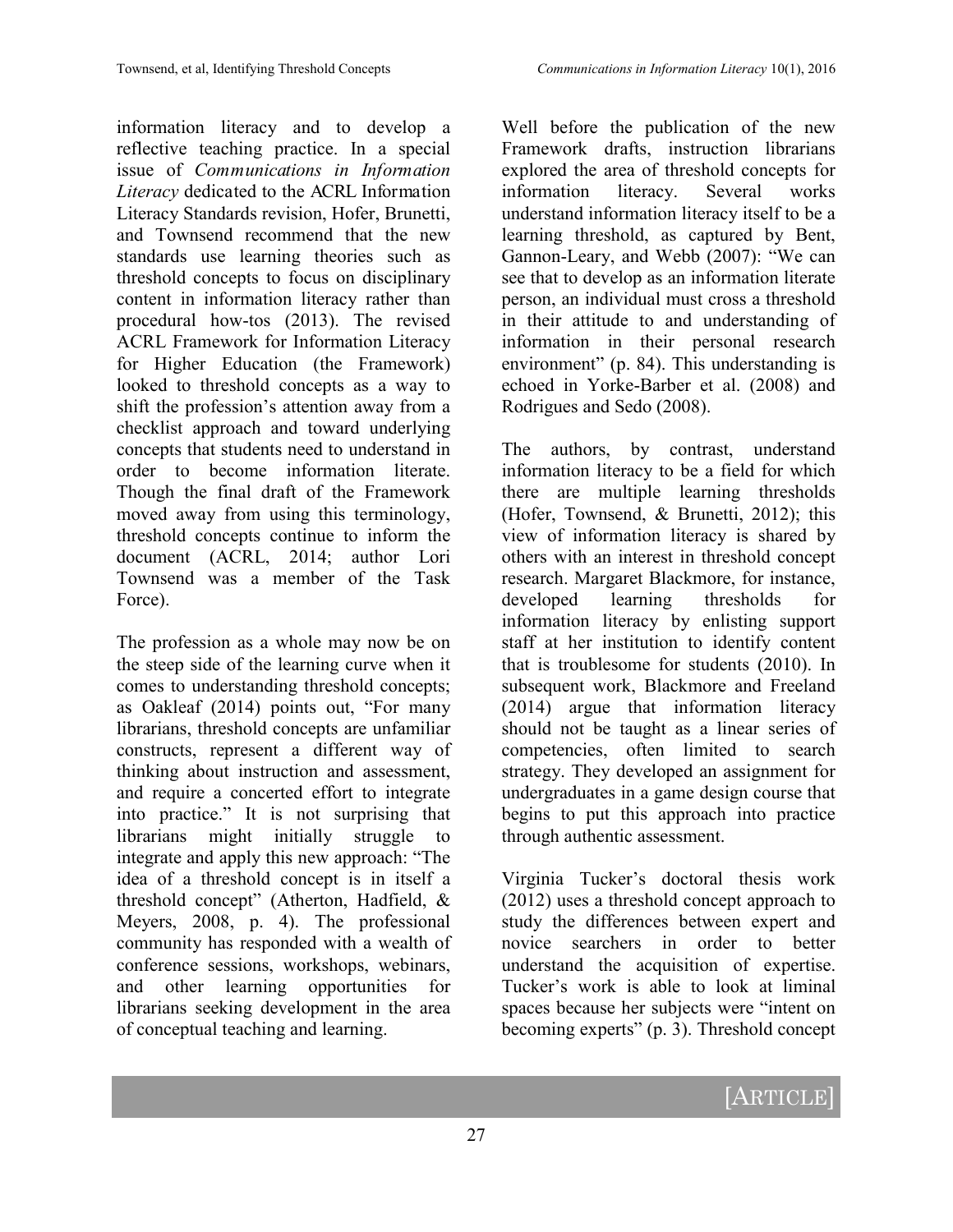theory is well-suited as a framework for this type of study because it makes the differences between novices and experts explicit (Tucker, 2014). Tucker's subsequent work (Tucker, Weedman, Bruce, & Edwards, 2014) further develops the potential of a threshold concept approach to LIS education.

Kiley and Wisker's work on threshold concepts for doctoral researchers (2009) raises the question of whether information literacy may have threshold concepts that are bounded by a discipline, when the learning thresholds for research are present in every discipline. Brunetti, Townsend, and Hofer (2014) argue that the interdisciplinary nature of our teaching content indicates that information literacy threshold concepts need to be grasped by the student both in order to progress in her own field and to become information literate. Nevertheless, there are common ways of thinking and practicing shared by librarians—related to our own field, information science—that represent interdisciplinary learning thresholds that students can approach and cross (Townsend, Brunetti, & Hofer, 2011).

Hofer, Townsend, and Brunetti (2012) conducted a qualitative survey in order to establish common "stuck places" for students, and to then extrapolate threshold concepts for information literacy—that is, concepts that students would need to grasp in order to get un-stuck. From this study, seven information literacy threshold concepts were proposed. Yet the study participants were so well-versed in the ACRL Information Literacy Competency Standards for Higher Education that the authors determined this shared mindset to be a significant limitation of the study. Using

the Delphi method, the present study addresses the limitations of the previous study and expands upon its findings.

# **METHODS**

The purpose of this study was to answer two questions:

- 1. Is the threshold concept approach useful for information literacy?
- 2. What are the threshold concepts for information literacy instruction?

# *The Delphi Method*

The Delphi method was originally developed by the RAND corporation in the 1950s to predict the future (it was named after the Greek oracle for this reason). A Delphi study is a qualitative research method in which a small group of experts are asked to anonymously answer questions about a topic in writing. It works in some ways like an extended group survey with opportunities to give feedback to others and revise individual answers. The Delphi method is not designed to generate proof for a theory backed by quantitative data. Rather, it brings a group of experts toward consensus around a given issue through an inherently qualitative process. Because threshold concepts are meant to be identified by experts in a given field, the Delphi method is a productive means by which to validate a group of proposed threshold concepts for information literacy.

Responses are collected and summarized by a moderator and then sent back to the experts. This process is called a round. In each round, experts read the responses of their peers, make adjustments to their own answers, and address questions raised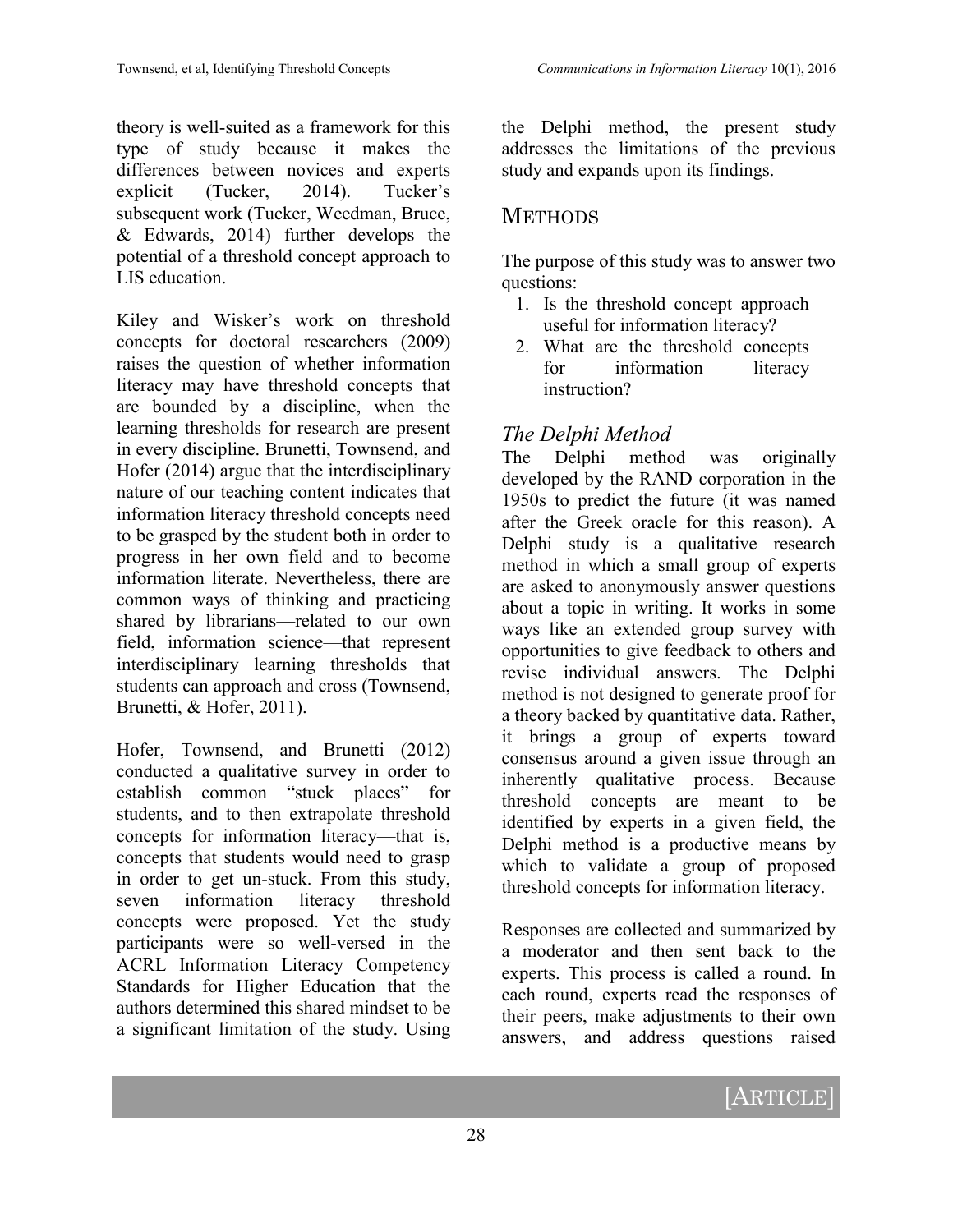during the previous round. In this way, influence relating to professional reputation and personal demeanor is precluded. The purpose of conducting multiple rounds is to enable the experts to approach consensus on the research question (Luo & Wildemuth, 2009). At the same time, as with other qualitative research methods, the process is just as informative as the end result: "Delphi may be seen more as a method for structuring group communication than providing definitive answers" (Charlton, 2007, p. 246).

Brian Cape's article describing how he used a Delphi study in his Information and Library Management dissertation work (2004) was especially useful in informing the present study design (discussed further in the next section). In particular, Cape notes that "The way in which the results are fed back to the respondents can affect the final outcome... Producing the feedback was therefore the first stage in data analysis" (p. 39). The authors found this to be the case; acting as moderators for material shared in each round was indeed a process of data analysis. Cape also emphasizes the importance of what he calls "member checking" of the outcomes: participants are invited to provide feedback on the results of the study, "ensur[ing] that the respondents agreed with the way in which the research had represented and interpreted their comments" (Cape, 2004, p. 45). As described below, the present study extended into an unexpected fourth round in order to check the outcomes with panelists.

# *Forming a Panel of Experts*

Delphi study panelists are chosen based on their demonstrated expertise in the area of inquiry. For this study, panelists were

chosen based on their knowledge of and active participation in the field of information literacy and library instruction, as shown through publication, teaching, or leadership in professional organizations.

An initial list of potential panelists was generated by a search of three databases: Library, Information Science & Technology Abstracts (LISTA), Library & Information Science Abstracts (LISA), and WorldCat. The search terms used were "information literacy" OR "library instruction" OR "research instruction" and the date range was limited to publications after 1995. This date range was selected in order to establish a list of experts who were likely to be currently active. The list of articles and books was exported, and authors with multiple publications or particularly wellcited, influential, or relevant publications were placed on a list. The leadership rosters of prominent organizations were also consulted, such as the ACRL Instruction Section and the IFLA Information Literacy Section. From this list, a pool of 80 potential panelists were contacted with an email invitation to participate in the Delphi study. 27 experts initially agreed to participate in the study through an online consent form, and 19 panelists participated in the first round.

#### *Research*

The present study was conducted from March 2013 to March 2014 and included:

- formation of a panel of experts;
- distribution of the Round 1 questions;
- analysis of Round 1 responses;
- distribution of Round 1 analysis and Round 2 questions to panelists;
- analysis of Round 2 responses;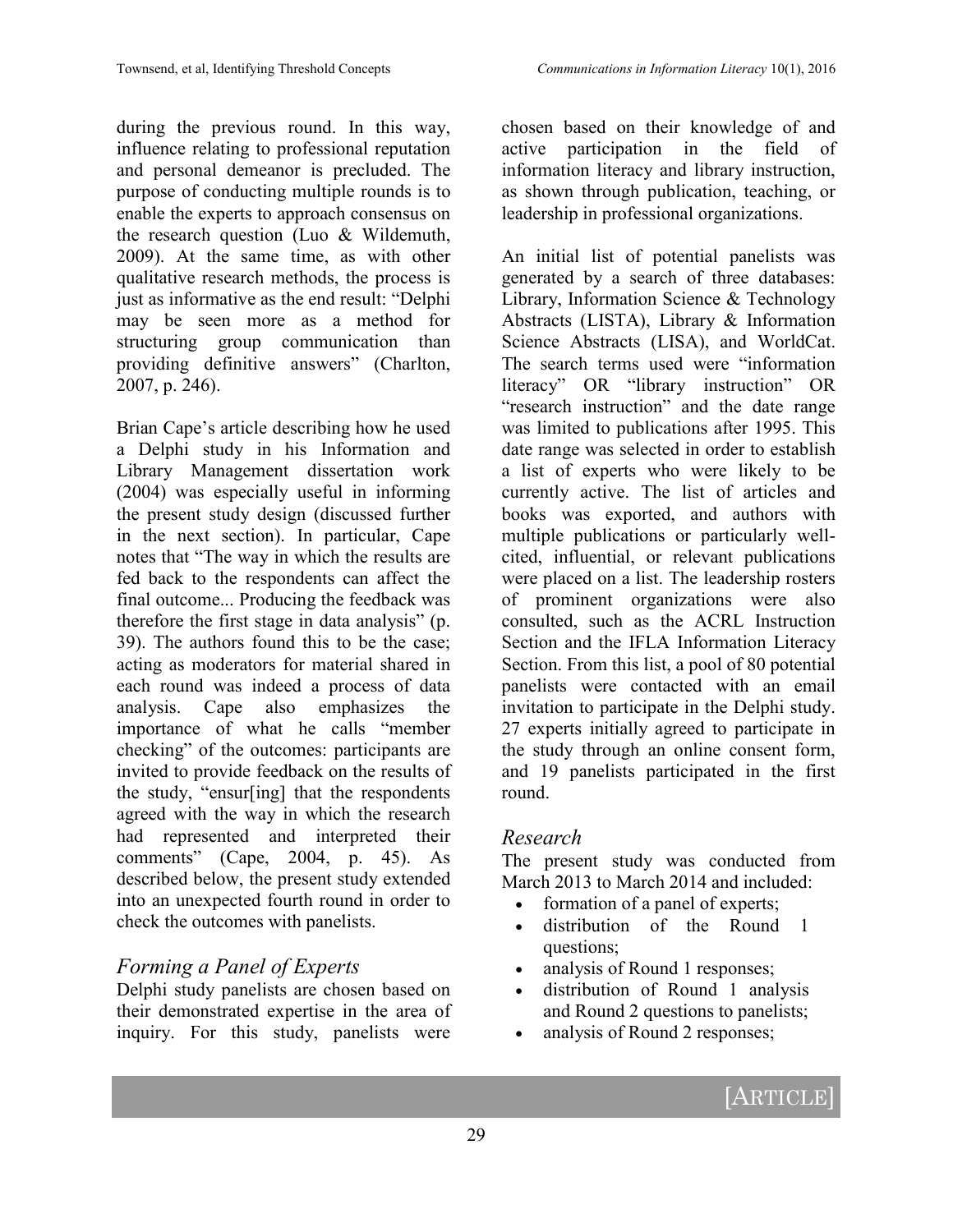- distribution of Round 2 analysis and Round 3 questions to panelists;
- analysis of Round 3 responses & subsequent decision to continue for another round;
- distribution of Round 3 analysis and Round 4 questions to panelists; and
- analysis of Round 4 responses.

Panelists were asked to begin by reading three articles. It was assumed that panelists possessed a thorough knowledge of information literacy, but may not have previously encountered threshold concepts. Therefore, panelists were asked to read two Meyer and Land articles about threshold concepts and one article concerning threshold concepts and information literacy. Panelists were asked to consider two primary questions in each round; the research results therefore fall into two parts. Question 1 (Q1) considers the potential usefulness of a threshold concept approach to information literacy. Questions 2 and 3 (Q2 & Q3) identify and discuss information literacy threshold concepts.

Q1 of Round 1 began with a question about the viability of the threshold concepts approach for information literacy instruction, a simple yes/no question along with an invitation to discuss. Q2 of Round 1 invited feedback on a list of potential threshold concepts, and Q3 asked panelists to suggest additional threshold concepts for information literacy.

This pattern continued in all succeeding rounds. The Q1 yes/no question on the usefulness of threshold concepts for information literacy instruction was answered decisively in Round 1 with a yes,

though the discussion of related issues continued in each round. Q2 for each round always began with a list of potential threshold concepts to discuss and Q3 asked panelists to suggest additional threshold concepts. After Round 1, panelists were asked to indicate which threshold concepts seemed strongest, and a ranked list was generated based on this feedback. The list of potential information literacy threshold concepts and descriptions of those concepts was thus refined in each round based on participant feedback.

#### *Weaknesses*

The Delphi method has inherent weaknesses. The ability of the researchers to choose rather than sample for their experts affects the outcome of a Delphi study. Other limitations include the fallibility of experts, imprecision, and the bandwagon effect after the first round (Buckley, 1994).

Though panelists were selected based on routine criteria for expertise (publishing, presenting, and participation in professional organizations), the composition of the panel inevitably reflects the demographics of academic librarianship in general. Additionally, panelists may have been more likely to agree to participate in the study if they knew one of the authors personally. The authors also had to make an extra effort to include practicing librarians, as publishing metrics alone could have resulted in a panel composed solely of LIS academics.

Panelists were selected for their expertise in information literacy, as opposed to other areas of information science. Information literacy experts typically do not have the technical skills possessed by librarians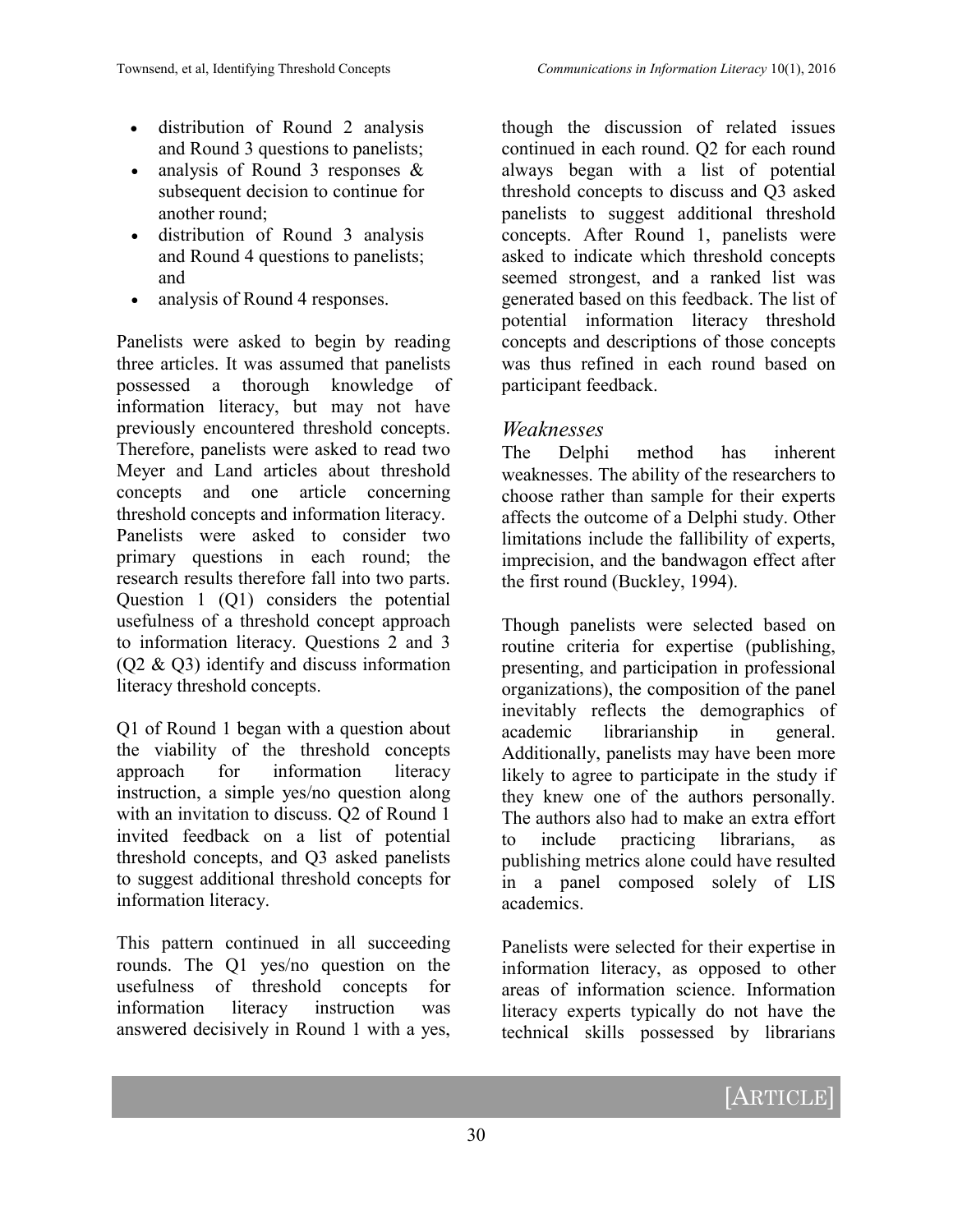working with digital collections, metadata, or other technical services. This lack of technical expertise may have influenced the type of threshold concepts that emerged from the study.

This study was complicated by the release of the new ACRL Framework for Information Literacy between Rounds 3 and 4 of the study. Several members of the task force were panelists in the Delphi study, and the Framework was initially based on early results from the Delphi study. Beyond this, the threshold concepts model as it relates to information literacy immediately became more prominent. The Framework may have served as an outside influence.

The researchers initially planned for the study to run for three rounds, but at the end of Round 3, it became clear that some questions were unresolved and that another round would be needed. As a result, there was a significant delay of 3 months between Rounds 3 and 4, which may have affected the final results and amplified study fatigue among panelists.

This study may also have been affected by the fact that the threshold concept model is itself a threshold concept, meaning it is difficult to understand and can take time to fully grasp. While the panelists were experts in information literacy, threshold concepts were new to some of them. Though unavoidable, this may have had an impact on the results of the study, as panelists spent time wrestling with their own understanding of the threshold concept model.

# **RESULTS**

As described in the Methodology section,

each round asked panelists to consider two questions: Q1, concerning the potential usefulness of the threshold concepts approach for information literacy, and Q2 and Q3, identifying and evaluating proposed information literacy threshold concepts.

Q1 was quickly answered in Round 1 with a unanimous "yes": the threshold concepts approach holds potential for information literacy instruction. As described above, a detailed analysis of Q1 data will be made in a separate publication.

Q2 & Q3 explored the viability of different proposed threshold concepts. In asking panelists to suggest and evaluate threshold concepts, the authors did not specify that the proposed concepts should meet all of the five definitional criteria. The six threshold concepts that emerged in the study vary in how fully they meet each criterion.

The results presented here chart a course through a large collection of qualitative data. It is impossible to concisely relate the conversations that panelists engaged in about the various threshold concepts. However, it is these conversations that directed the development of each threshold concept. Data analysis was ongoing throughout the study in each successive round. The overall results can be presented as a linear description of this study's Delphi process. The final list of proposed threshold concepts also functions as the results of the study. A link to the study data is posted at the website [http://ilthresholdconcepts.com.](http://ilthresholdconcepts.com)

# *Round 1*

Panelists were presented with seven proposed threshold concepts and asked to comment on them. Panelists were also asked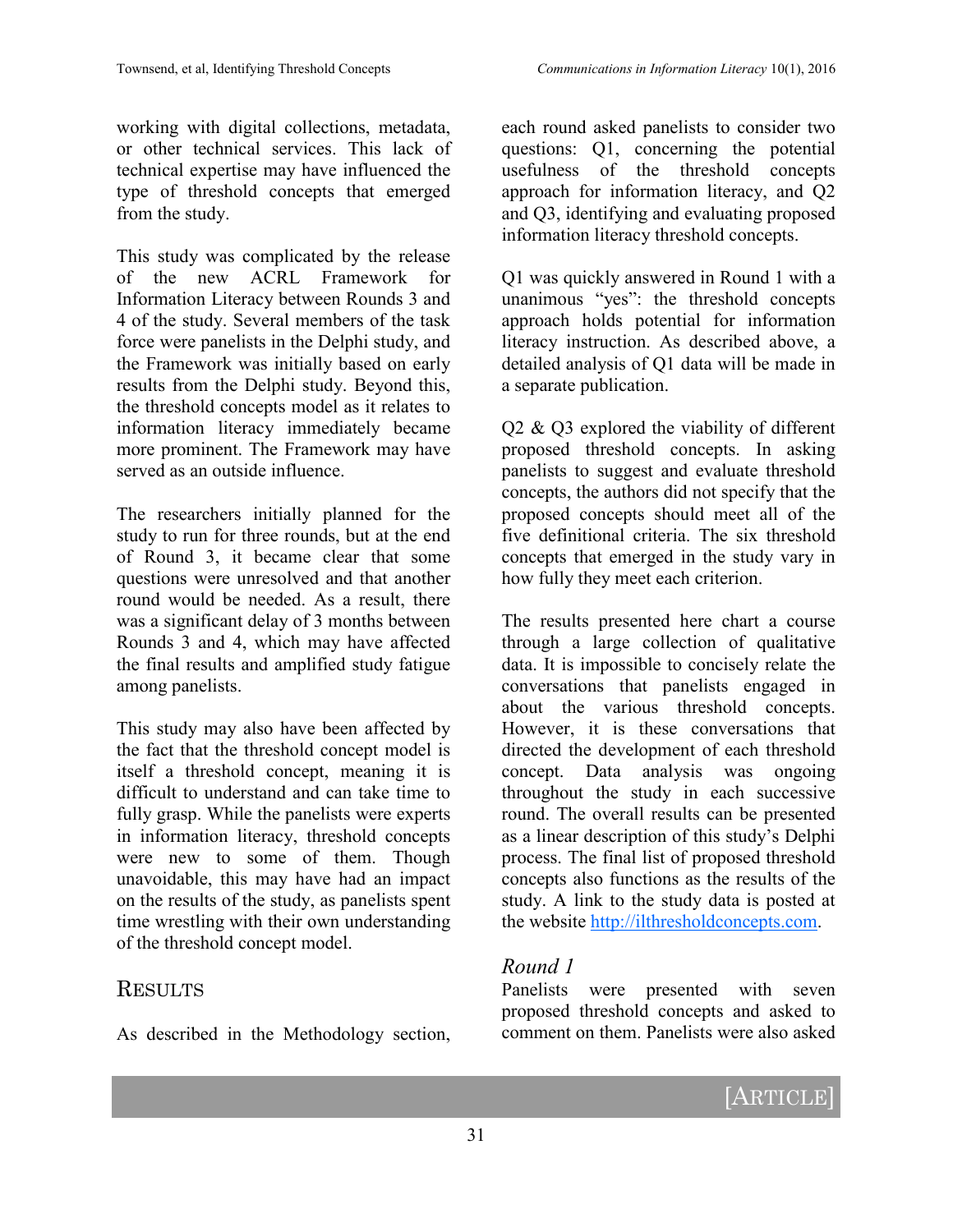to propose threshold concepts of their own. Round 1 resulted in a list of 38 potential threshold concepts, including the original seven proposed by the authors, with descriptions ranging in length from a sentence to a substantial paragraph.

The commentary about all of the threshold concepts was summarized and the list of 38 potential threshold concepts with descriptions was returned to panelists for Round 2.

#### *Round 2*

Using the list of 38 potential threshold concepts generated in Round 1, panelists were asked to select the strongest and most compelling threshold concepts for information literacy. Panelists were again encouraged to suggest new potential threshold concepts.

Round 2 generated discussion of the merits of various potential threshold concepts and 15 additional proposed threshold concepts. Additionally, every time a participant included a threshold concept on his or her list of the most compelling proposed threshold concepts, it was tallied. Thus a ranked list of potential threshold concepts (Appendix A) was created based on this measure in order to track and organize panelist responses, though the rankings were not treated as formal quantitative data.

Using the data generated in Round 2—the ranked list of potential threshold concepts, the descriptions of proposed threshold concepts, and participant discussion of the various proposed threshold concepts—the authors put together a list of nine potential information literacy threshold concepts. Each potential threshold concept included a

brief description and a list of proposed concepts that the authors attempted to combine into one definition. The table in Appendix B shows how the 38 threshold concepts proposed up to this point were reduced to nine.

#### *Round 3*

Panelists were asked to respond to the proposed list of nine information literacy threshold concepts and descriptions. Panelists were again encouraged to propose new threshold concepts and suggested seven new concepts.

All participant suggestions and comments about the proposed list of nine information literacy threshold concepts were placed on a spreadsheet for consideration. Another informal ranked tally of threshold concepts was generated (Appendix C).

Based on the tally and comments, the authors combined proposed threshold concepts covering similar ground and distributed or strengthened other ideas throughout all of the threshold concepts. The list of proposed threshold concepts was subsequently shortened to six.

#### *Round 4*

The list of six proposed threshold concepts was returned to panelists for final comments. It was understood that this would be the final round. For the purposes of this study, this was "member checking," as described by Cape (2004).

The majority of comments, however, concluded that the list of threshold concepts generated in Round 3 was useful and represented some important understandings in information literacy. Remaining feedback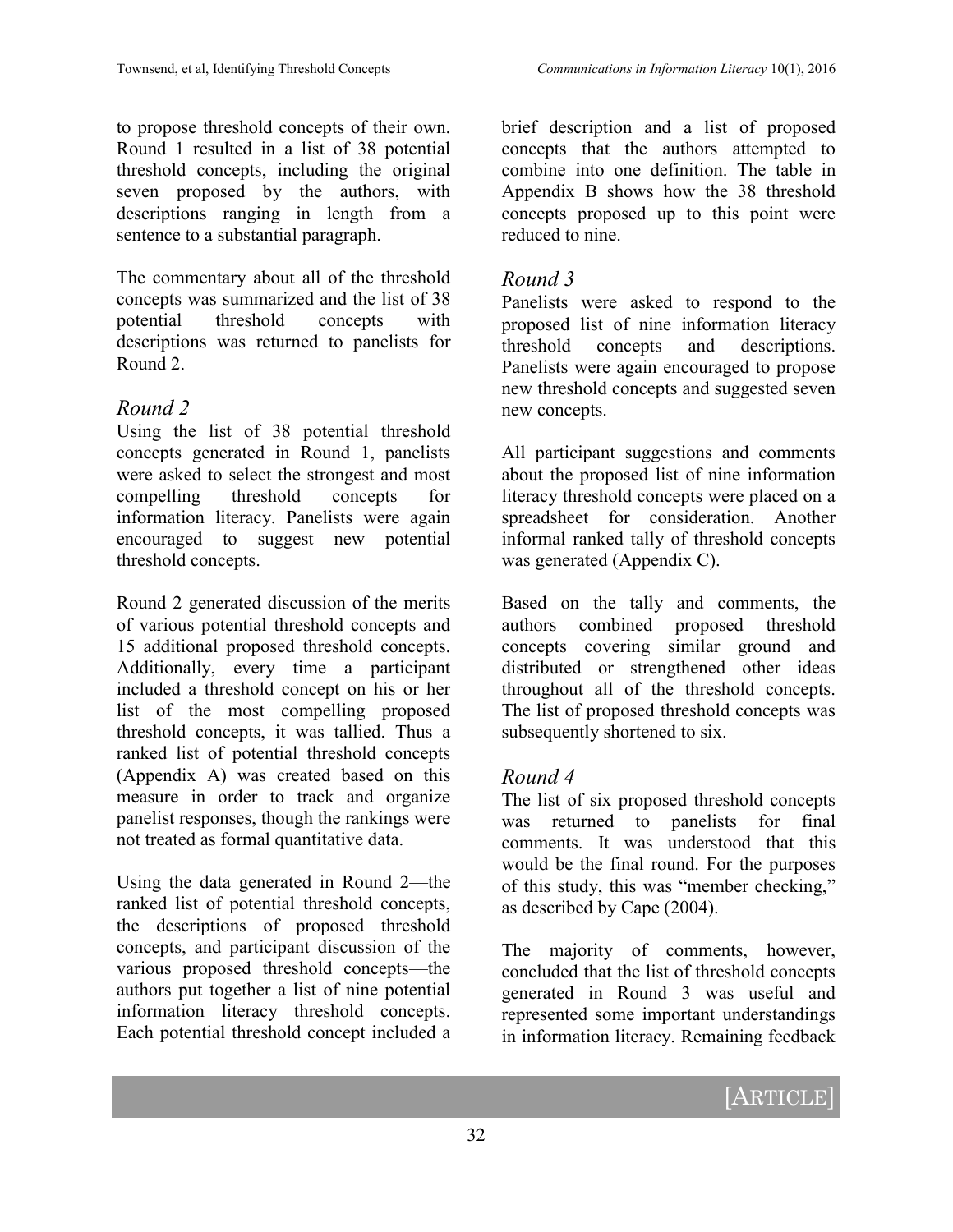was incorporated into the final descriptions of six threshold concepts.

# PROPOSED INFORMATION LITERACY THRESHOLD CONCEPTS

The final results of the Delphi study are a list of proposed threshold concepts for information literacy. The following terms are used throughout the threshold concept descriptions.

The authors view *information literacy* as competence in working with systems of information to discover, evaluate, manage, and use information effectively in context, informed by an understanding of the social, political, cultural and economic dimensions that affect the creation and dissemination of information within those systems. Much like other new literacies (e.g., financial, mathematical, visual), information literacy can be understood as a facility with the foundational concepts of a given area of inquiry, in this case information science, and the ability to apply those understandings and skills in other areas of life.

*Expert* refers to librarians, information scientists, or others with substantial knowledge in the field of information science. Though threshold concepts represent expert understandings and practice, moving through a given set of threshold concepts does not necessarily make one an expert. *Beginners* or *novices* are people new to the field. Faculty or researchers in other disciplines are not assumed to be experts in the field of information science. Likewise, not all librarians will be conversant with all the details of the various threshold concepts, depending on their specialization within librarianship.

Finally, one of the characteristics of threshold concepts is that they are *integrative*, and therefore, the content of the threshold concepts proposed here sometimes overlaps.

#### *Authority*

Authoritative evidence comes from sources that possess the expertise, experience, and relevant credentials to be considered trustworthy. However, those criteria are not constant across settings or situations; the disciplines have differing views of what constitutes evidence, and different situations give rise to different criteria for evaluation of authority, whether acknowledged or implicit. People create authoritative evidence as well; an information need might not be met by existing evidence. Examining the characteristics of authoritative evidence in specific contexts illuminates the systems that grant authority, including their faults, along with considerations of when, where, and why these systems are used. Understood in this way, authority is a reflection of societal structures of power.

- Transformative: The learner's understanding is transformed to a more complex understanding of authoritative evidence in which its utility shifts depending on how it is being used and the questions being answered.
- Irreversible: Experts hold a nuanced view of authority that is not conferred by simple or static markers.
- Integrative: This threshold concept helps a learner understand the format a creator may choose,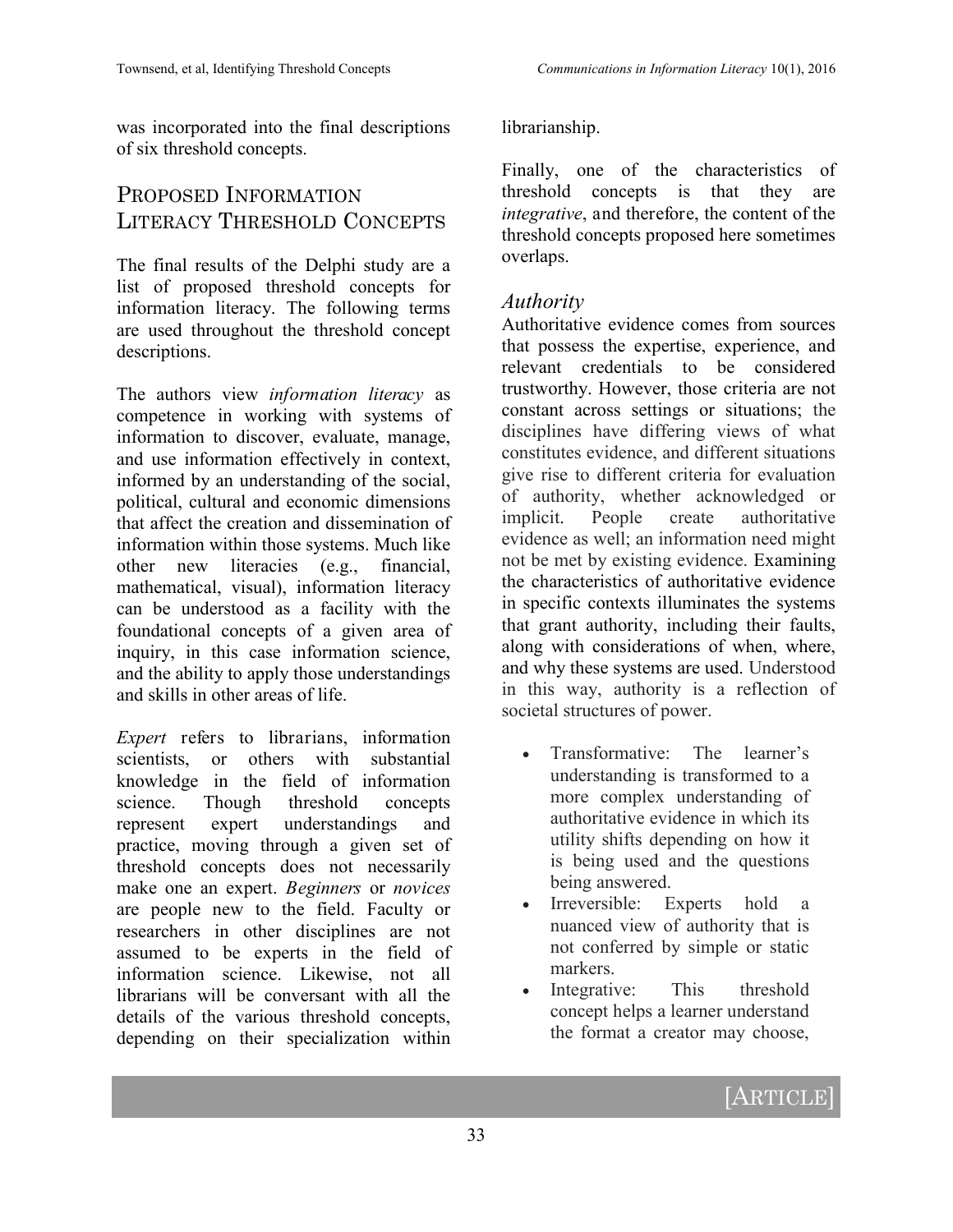the commercial and ethical implications of credibility, and the ways by which scholarly conversation can elevate or demote a piece of evidence.

- Troublesome: Novices may understand evidence and authority as unchangeable and can struggle to relate their own use of evidence in daily life to scholarly or professional approaches to evidence.
- Bounded: This threshold concept is not bounded by information science. However, librarians are concerned with how authority facilitates or limits the movement of information through systems of production and dissemination.

#### *Format*

Information is packaged in different formats because of how it was created and shared. Focusing on process de-emphasizes the increasingly irrelevant dichotomy between print and online sources by examining content creation in addition to how that content is delivered or experienced. While the relevance of the physical characteristics of various formats has waned with the increasing availability of digital information, understanding format in the context of the information cycle is still an essential part of evaluating information. Critical questions can be asked about content and how and why it was produced. Understanding who has access to publishing via different formats, and which voices are heard or silenced in different communication channels, reveals a great deal about power structures and privilege.

Transformative: The learner's

understanding is transformed because understanding the pattern of events which produce information fundamentally changes the novice's view of information as a flat undifferentiated landscape served up in a browser window. Instead, learners select information by looking to the processes and structures governing information production.

- Irreversible: Experts do not see different formats as interchangeable or identical.
- Integrative: This threshold concept brings together lessons about source selection, information evaluation, and citation.
- Troublesome: Novices may have preconceived ideas about the value of certain formats. It also may represent a language problem for beginners who are accustomed to using the word "website" to mean "I found it online" and are now asked to use a specific and narrower meaning. Finally, because the current information landscape has stripped sources of the clues that physical format used to offer, sources are increasingly difficult to categorize.
- Bounded: Format has long represented the final stage of information dissemination and has dictated much of the structure of systems for retrieval and storage.

#### *Information Commodities*

The cost of information, academic or otherwise, is often obscured. Information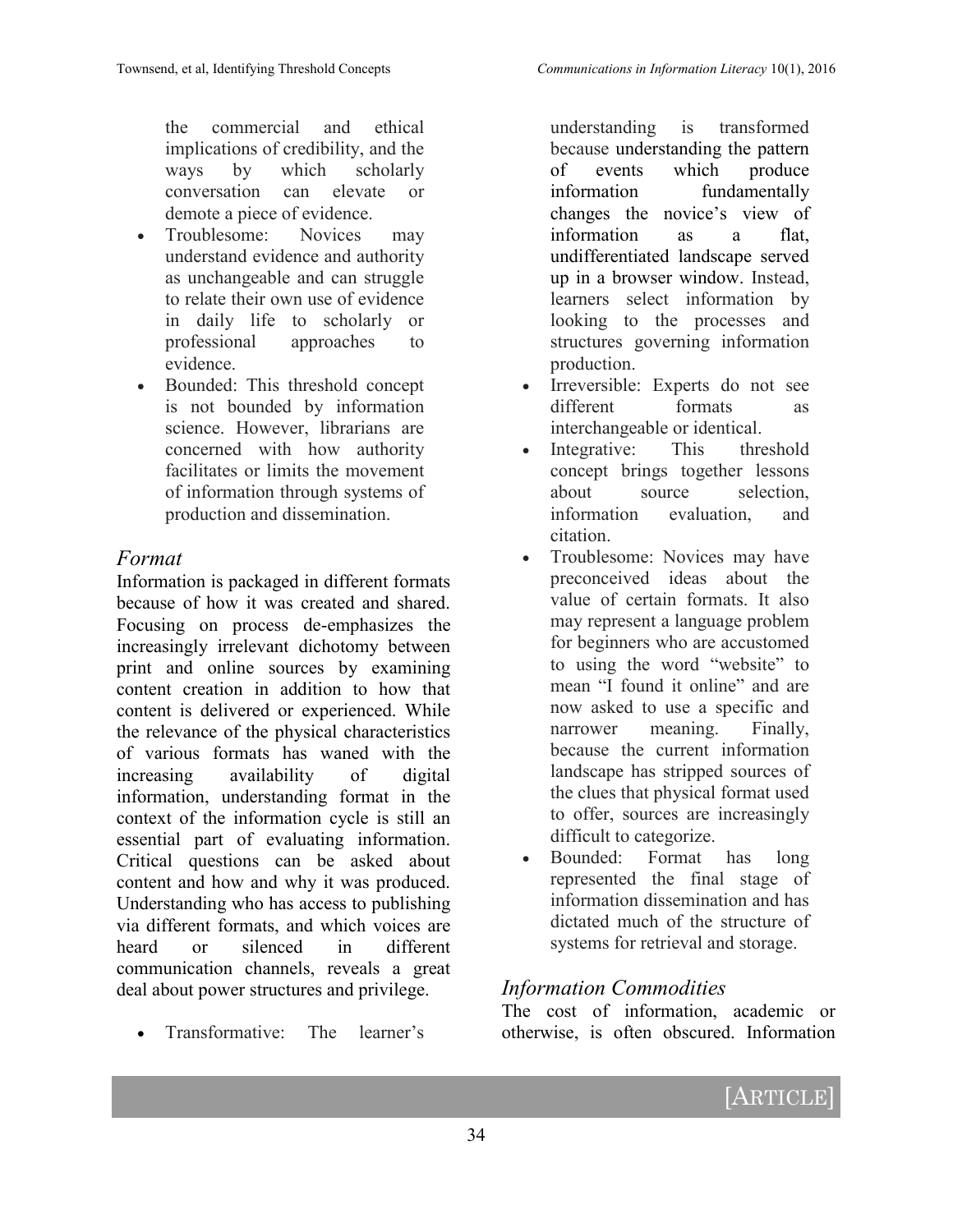may appear to be free because libraries negotiate subscriptions or interlibrary loans, institutional repositories and open-access journals do not charge for their services, and a deluge of information is brought up by a web search. Yet costs are associated with information production, and revenue may be generated as a result of its use. Understanding these realities can encourage critical thinking and resistance around the implications of the commodification of information—for example, privacy, filter bubbles, net neutrality for web content, and personal data. Considering the financial relationships involved in information production, consumption, and dissemination allows for thoughtful choices about information sources and personal data while prompting questions about the economic and proprietary influences that impact information flow.

- Transformative: The learner's understanding is transformed when the reasons behind barriers to information (such as multiple logins, embargos on current issues, or pop-up advertisements) are examined. It explains the purpose guiding academic practices such as attribution, authentication for databases, or publication expectations for faculty. The act of using information is exposed as an economic and political choice that requires care and consideration.
- Irreversible: Experts understand the value of information and do not consider any information to be unequivocally free; they also may understand the issue from the perspective of a content creator as

the author of published work.

- Integrative: This threshold concept links the academic experience to other familiar situations that involve buying and selling goods, while extending the research process beyond the classroom; this concept connects the novice researcher to a wider network of information producers: scholars, agencies, institutions, and corporations.
- Troublesome: Much of the information available to novices comes without a direct cost. Still, information is sold, bought, and requires labor to produce. Given the philosophical motives for open-access publishing, institutional repositories, open educational resources, and efforts to reduce the digital divide, this threshold concept may also introduce questions about the point at which information is not only a commodity, but also a human right.
- Bounded: Librarians have a unique perspective on the commodification of information because of our role as advocates for broad access to information and purchasers on behalf of our communities.

#### *Information structures*

Opening the hood on databases and search engines transforms them from mysterious boxes that magically produce good-enough information on command into systems that can be used precisely and efficiently. Information users leverage database features such as field searching, controlled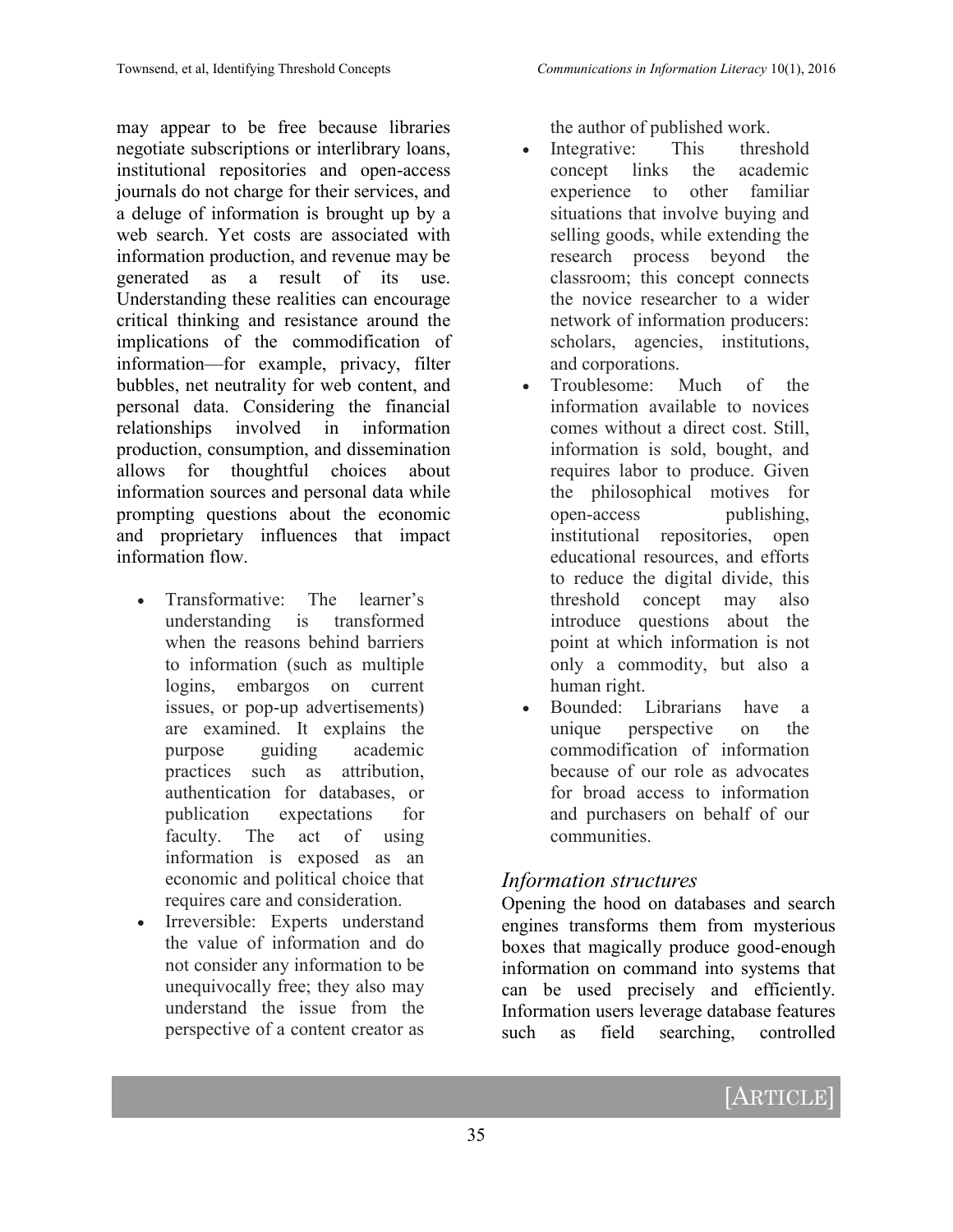vocabulary, and filtering to retrieve appropriate materials. Information creators organize information for inclusion in information systems, and also design such systems, whether managing personal information or disseminating research data for re-use. Though information structures are highly dependent upon technology, the underlying principles of organization and classification are still largely about organizing knowledge, mediated by format. Because people structure information and the systems that contain it—and human knowledge is contested, negotiated, and continually evolving—information structures often reflect economic, disciplinary, and social conventions rather than adhering to strictly logical principles of organization.

- Transformative: The learner's understanding is transformed when the structures that make information findable are explored. Questioning what content is in the database being searched complicates the idea that a single search tool can serve up all the information to meet a need.
- Irreversible: Experts structure data so that it can be reused effectively. They do not treat the search box as simple or magical.
- Integrative: This threshold concept integrates common lessons such as brainstorming keywords, Boolean operator activities, exploration of subject databases, and the value proposition of the library as opposed to web search.
- Troublesome: Novices must leave the comfort zone of their preferred

search strategy. Searching within complex information structures requires effort, patience, and persistence.

• Bounded: Librarians are trained in, care about, and often create database structures and search interfaces for information retrieval.

#### *Research Process*

Identifying and articulating useful research questions requires preexisting knowledge and is difficult intellectual work. Applying information to a problem, or using it as evidence in an argument or for inspiration in a creative endeavor, requires that the researcher understand what will qualify as disciplinary evidence. This process of inquiry, research, and use is one of iterative inquiry, allowing for mistakes and correction of earlier misapprehensions. From inquiry to seeking out existing knowledge, to the selection of relevant information, to the development and testing of a thesis/hypothesis and subsequent analysis and synthesis of the results, the process results in the creation of new knowledge. Engaging in the information creation process is an extension of the thinking process, and therefore "research" may be understood as a broadly encompassing term—though some forms of research may be more or less valued in academia.

 Transformative: The learner's understanding is transformed when research is positioned as one means by which new knowledge may be created. Research is no longer simply the retrieval and compilation of discrete facts about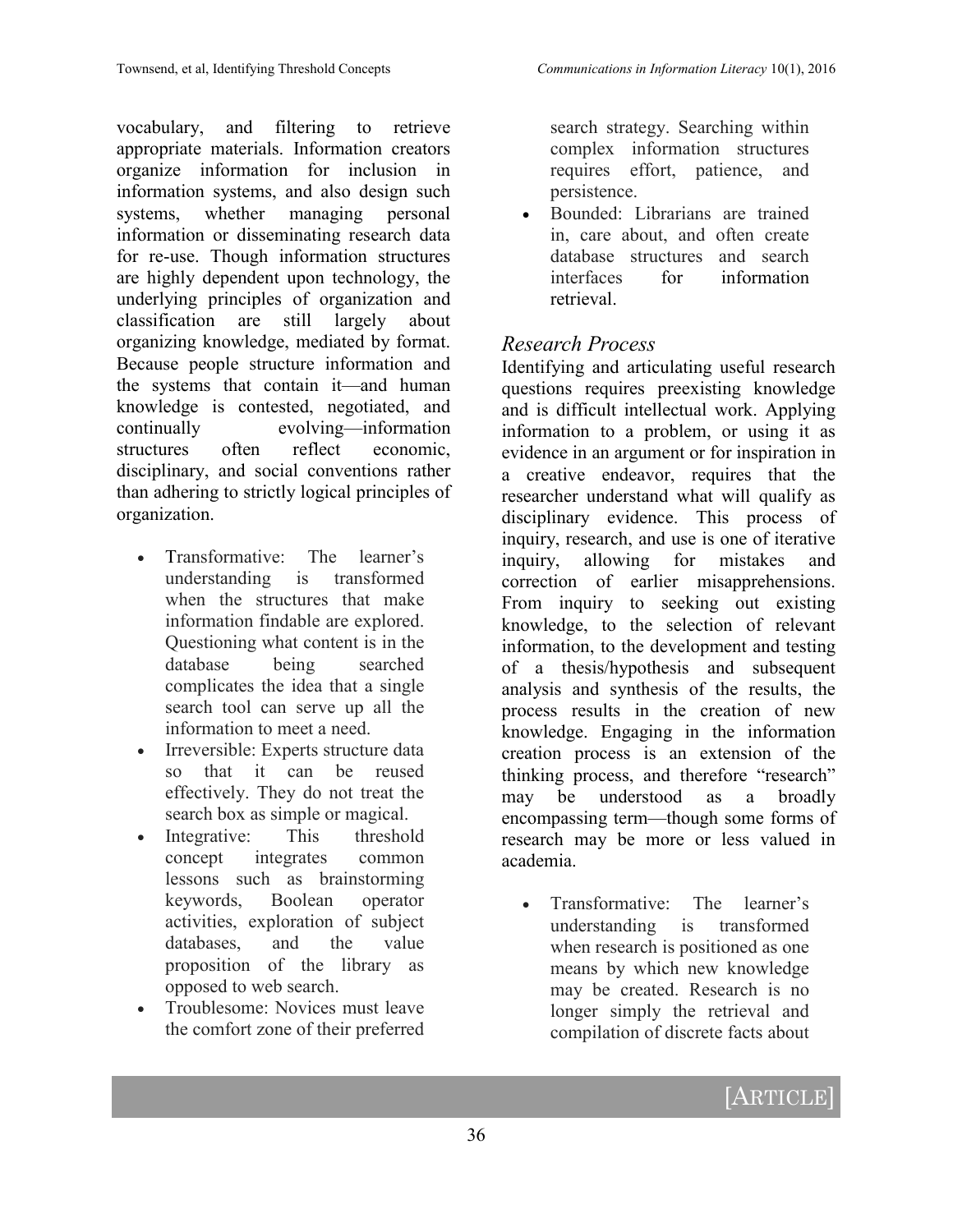a topic but is used to solve problems and answer questions both within and beyond the library.

- Irreversible: Experts are willing to work through new understandings as information is gathered and analyzed. They use these understandings to develop and refine a topic of inquiry because one of the primary purposes of research is to reach new understandings, not necessarily to confirm old ones.
- Integrative: The research process brings together the skills necessary for developing a thesis or topic and combines them with those required for finding and communicating information.
- Troublesome: Novices may think that asking questions should be easy; good questions may be perceived as springing forth whole from the creative mind. It may seem like a waste of time to do background research solely in order to get to the point of being able to ask a question.
- Bounded: This threshold concept is not bounded by information science. However, librarians are familiar with varied paths of inquiry that span across disciplines and are well positioned to offer insight on how to structure a question, where to ask it, and how to adjust a question based on new information.

## *Scholarly Discourse*

Information users and creators are part of an ongoing conversation in which new knowledge builds upon or refutes what has gone before, and in turn inspires others. Knowledge is negotiated through ongoing discourse. In some cases, close study of existing conversations will lead to a new inquiry as a literature review reveals gaps in the conversation. In fact, scholarly discourse is most compelling when it is approached with a research question in mind. As an extension of scholarship as a conversation, scholarly conversation and knowledge creation take place in the context of a community that includes novices, apprentices, and experts. Communities uphold standards and exert influence on the content produced within those guidelines; communities may also resist new or dissenting understandings. Some communities may be difficult for certain populations to access, depending on the expectations of the community, the cost of entry, or social barriers.

- Transformative: The learner's understanding is transformed when the novice in the classroom is connected to thinkers and creators that transcend space and time.
- Irreversible: Experts do not treat their work as though it were produced in a vacuum. Read in this way, the bibliography of a scholarly paper becomes a point of access and citation has a function beyond the negative purpose of avoiding plagiarism.
- Integrative: This threshold concept reveals scholarly conventions that novices may have learned or observed to be part of an academic culture with specific (though often unspoken)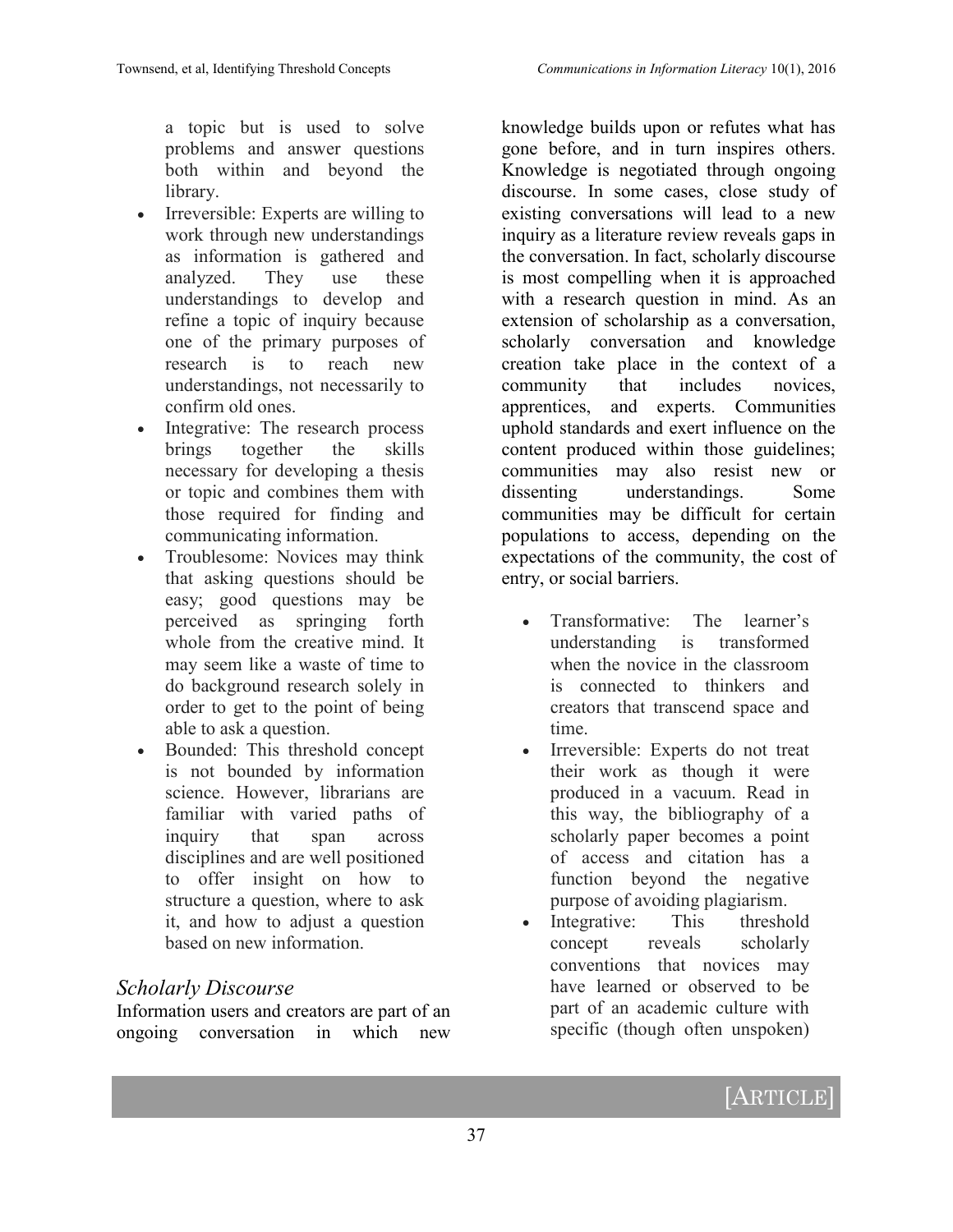rules.

- Troublesome: Novices may find it uncomfortable to consider knowledge as negotiated rather than fixed; they may struggle to connect their work to the broader conversations in the discipline. They have to let go of the trope of the lone genius with a light bulb over his or her head.
- Bounded: This threshold concept is not bounded by information science. Yet, libraries and associated systems of information storage and retrieval have historically been charged with providing access to the records of scholarship and cultural heritage.

# **DISCUSSION**

Information literacy is an application of information science, and information science is an interdisciplinary field. As such, the boundaries of our discipline may be difficult to locate or may overlap with those of other disciplines. We may not be the only discipline concerned with scholarly discourse or contextual authority, but our approach to these topics is distinct. The threshold concept model also leaves room for divergent thinking about information literacy topics within the field.

Traditional bibliographic instruction positions the librarian as a supplementary source of expertise to the subject faculty and as a gatekeeper for scholarly resources. Identifying information literacy threshold concepts repositions the librarian as a subject matter expert and explicitly defines the content areas that are bounded by information literacy. As subject matter experts with big ideas to teach, it follows that librarians need more than a 50-minute one-shot session with students. A credit course provides enough time to at least introduce students to learning thresholds, even if they might not make it all the way across the threshold in a term.

At the same time, librarians still have important procedural information to convey that can help students master the rules of the academic game. This information bibliographic instruction—has been shown in many studies to help students succeed in higher education (for example, Cook, 2014). When it is coupled with underlying big ideas or threshold concepts, students have the chance to integrate the discrete points and gain a deeper understanding.

Because threshold concepts uncover the tacit knowledge of a discipline they can open an explicit examination of the assumptions behind the disciplinary lens that we ask students to look through. This enables instructors to acknowledge and situate their own perspectives, biases, values, and ideologies and invites students to evaluate the point of view for themselves in deciding whether to adopt it. In the case of librarians, it can help us articulate what it might mean to make "little librarians" out of our students; that is, to help them become information literate.

Encouraging students to use our disciplinary lens need not be an act of conformity or assimilation. There is room within threshold concepts to re-examine normative assumptions about the academic or information world. Because the authors have primarily worked for institutions with significant populations of underserved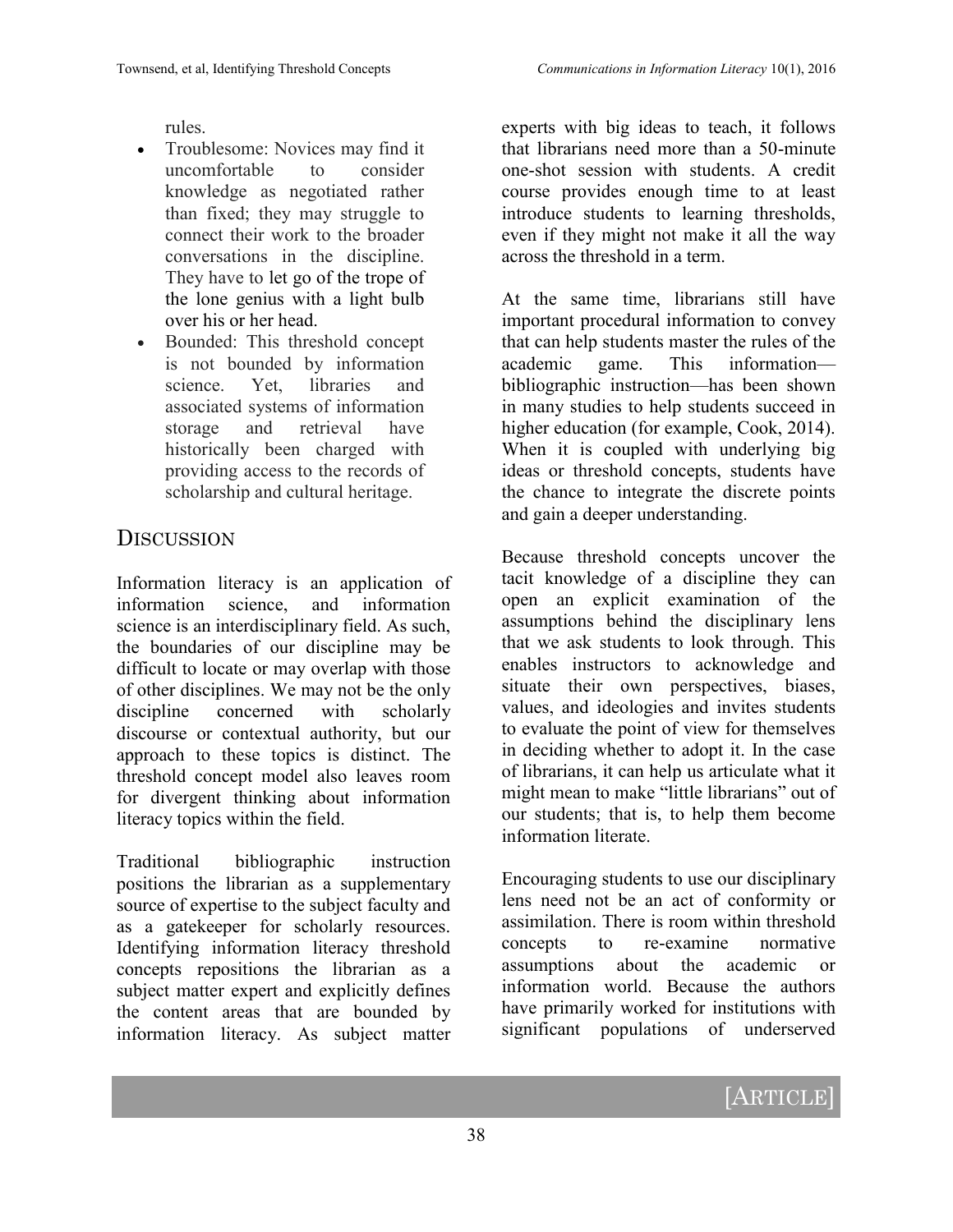students—first-generation, nontraditional, community college, or underrepresented minorities—our stance is that threshold concepts should be used to encourage students to engage critically with the content that we teach in order to assist them in defying structural expectations. This view is consistent with the personal experiences that the authors bring to our professional lives, which are informed by the various ways in which we do not fit the presumed demographic for academics (straight, white, and male).

The threshold concepts generated by this study are not meant as a comprehensive outline of instructional content for information literacy. The authors expect that more threshold concepts will emerge as more practitioners engage with the threshold concept model. Threshold concepts will exist for specific areas of information science, such as metadata and discovery, and be articulated by librarians not traditionally associated with library instruction. While there is certainly room to expand on the present findings, the authors do believe that the threshold concepts identified by the Delphi panelists accurately describe six of the big ideas underlying the content that we teach. These threshold concepts can help a novice view information through a librarian lens.

## **CONCLUSION**

As Box and Draper point out in their seminal work on model-building, "...all models are wrong; the practical question is how wrong do they have to be to not be useful" (p. 74). The threshold concepts model is imperfect and practitioner understanding of that model is likewise

flawed. However, this study collected the consensus of a group of expert practitioners and they found the model to be useful. Likewise, the authors have found the model to be useful in the real world when teaching information literacy.

Drawing upon the words of information literacy advocate Bill Badke:

Educators are going to need to move from teaching about their disciplines to enabling their students to become disciplinarians… We must invite students into our world and there reproduce ourselves in them, turning our students into active practitioners in our disciplines. (2012, p. 93)

The purpose of this study was not to discourage librarians from teaching research skills by taking learners through library databases or subject headings. Instead, the study asked librarians to situate crucial skills within larger conceptual understandings, and to consider how we, as instructors, can reach back into the longgone versions of our novice minds in order to show learners how to operate as practitioners in our discipline.

## AUTHORS' NOTE

The authors would like to thank the Delphi study participants for their substantial commitment of time and effort to this study. We are also grateful to Joe Delwiche, Jen Hofer, David Hurley, Lora Leligdon, Conor Lin Hanick, James Markham, and Robert Schroeder for their help in developing ideas for this paper.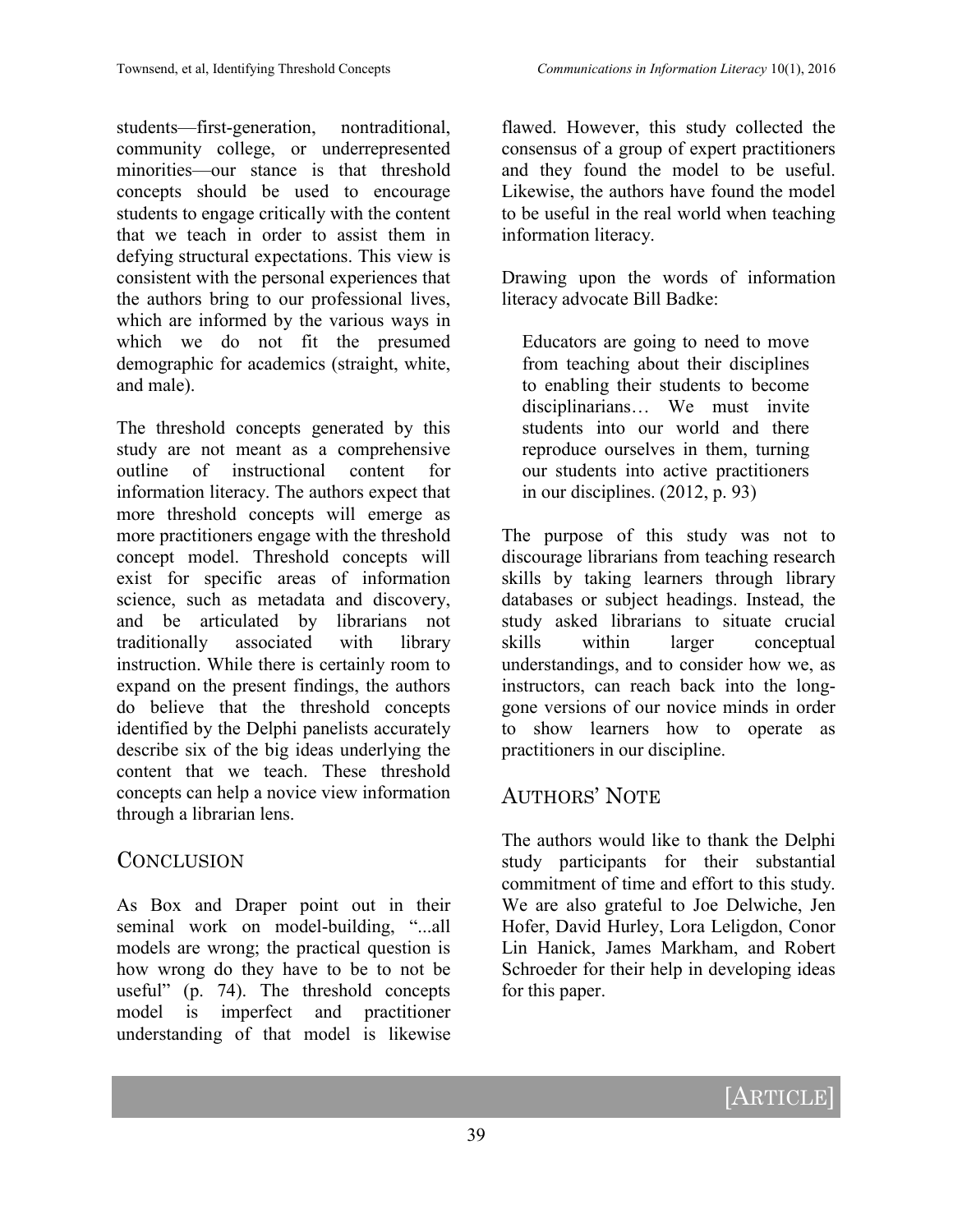## **REFERENCES**

Association of College & Research Libraries. (2014). *Framework for information literacy for higher education.* Retrieved from [http://www.ala.org/acrl/](http://www.ala.org/acrl/standards/ilframework) [standards/ilframework](http://www.ala.org/acrl/standards/ilframework)

Atherton, J., Hadfield, P., & Meyers, R. (2008). *Threshold concepts in the wild.* Expanded paper presented at the Threshold Concepts: From Theory to Practice conference, Kingston, Ontario. Available from [http://www.doceo.co.uk/tools/](http://www.doceo.co.uk/tools/Threshold_Concepts_Wild_expanded_70.pdf) [Threshold\\_Concepts\\_Wild\\_expanded\\_70.pdf](http://www.doceo.co.uk/tools/Threshold_Concepts_Wild_expanded_70.pdf)

Badke, W.B. (2012). *Teaching research processes: The faculty role in the development of skilled student researchers*. Oxford: Chandos Publishing.

Barradell, S. (2013). The identification of threshold concepts: A review of theoretical complexities and methodological challenges. *The International Journal of Higher Education Research, 65*(2), 265– 276. doi:[10.1007/s10734](http://dx.doi.org/10.1007/s10734-012-9542-3)-012-9542-3

Baruchson-Arbib, S., & Bronstein, J. (2002). A view to the future of the library and information science profession: A Delphi study. *Journal of the American Society for Information Science and Technology, 53*(5), 397–408. doi[:10.1002/](http://dx.doi.org/10.1002/asi.10051) [asi.10051](http://dx.doi.org/10.1002/asi.10051)

Bent, M., Gannon-Leary, P., & Webb, J. (2007). Information literacy in a researcher's learning life: The seven ages of research. *New Review of Information Networking, 13* (2), 81–99.

doi:[10.1080/13614570801899983](http://dx.doi.org/10.1080/13614570801899983)

Blackmore, M. (2010). *Student engagement* 

*with information: Applying a threshold concept approach to information literacy development.* Paper presented at the Third Biennial Threshold Concepts Symposium, Sydney, Australia. Available from [http://](http://unsworks.unsw.edu.au/fapi/datastream/unsworks:8914/SOURCE01) [unsworks.unsw.edu.au/fapi/datastream/](http://unsworks.unsw.edu.au/fapi/datastream/unsworks:8914/SOURCE01) [unsworks:8914/SOURCE01](http://unsworks.unsw.edu.au/fapi/datastream/unsworks:8914/SOURCE01)

Blackmore, M. & Freeland, P. (2014). Serious play: Threshold concepts, information engagement and game design. In C. O'Mahony, A. Buchanan, M. O'Rourke, & B. Higgs (Eds.), *Threshold concepts: From personal practice to communities of practice, Proceedings of the National Academy's Sixth Annual Conference and the Fourth Biennial Threshold Concepts Conference*. Available from [http://www.nairtl.ie/workgroupDocs/](http://www.nairtl.ie/workgroupDocs/BlackmoreFreeland.pdf) [BlackmoreFreeland.pdf](http://www.nairtl.ie/workgroupDocs/BlackmoreFreeland.pdf)

Box, G. E. P., & Draper, N. R. (1987). *Empirical model-building and response surfaces*. New York: Wiley.

Buckley, C.C. (1994). Delphi technique supplies the classic result? *The Australian Library Journal, 43*(3), 158–164. doi[:10.1080/00049670.1994.10755684](http://dx.doi.org/10.1080/00049670.1994.10755684)

Buehler, M. A., & Zald, A. E. (2013). At the nexus of scholarly communication and information literacy: Promoting graduate student publishing success. In S. Davis-Kahl & M.K. Hensley (Eds.), *Common ground at the nexus of information literacy and scholarly communication* (pp. 215–235). Chicago: Association of College & Research Libraries.

Cape, B. (2004). Gathering opinion and initiating debate: The success of the Delphi method in purely qualitative research.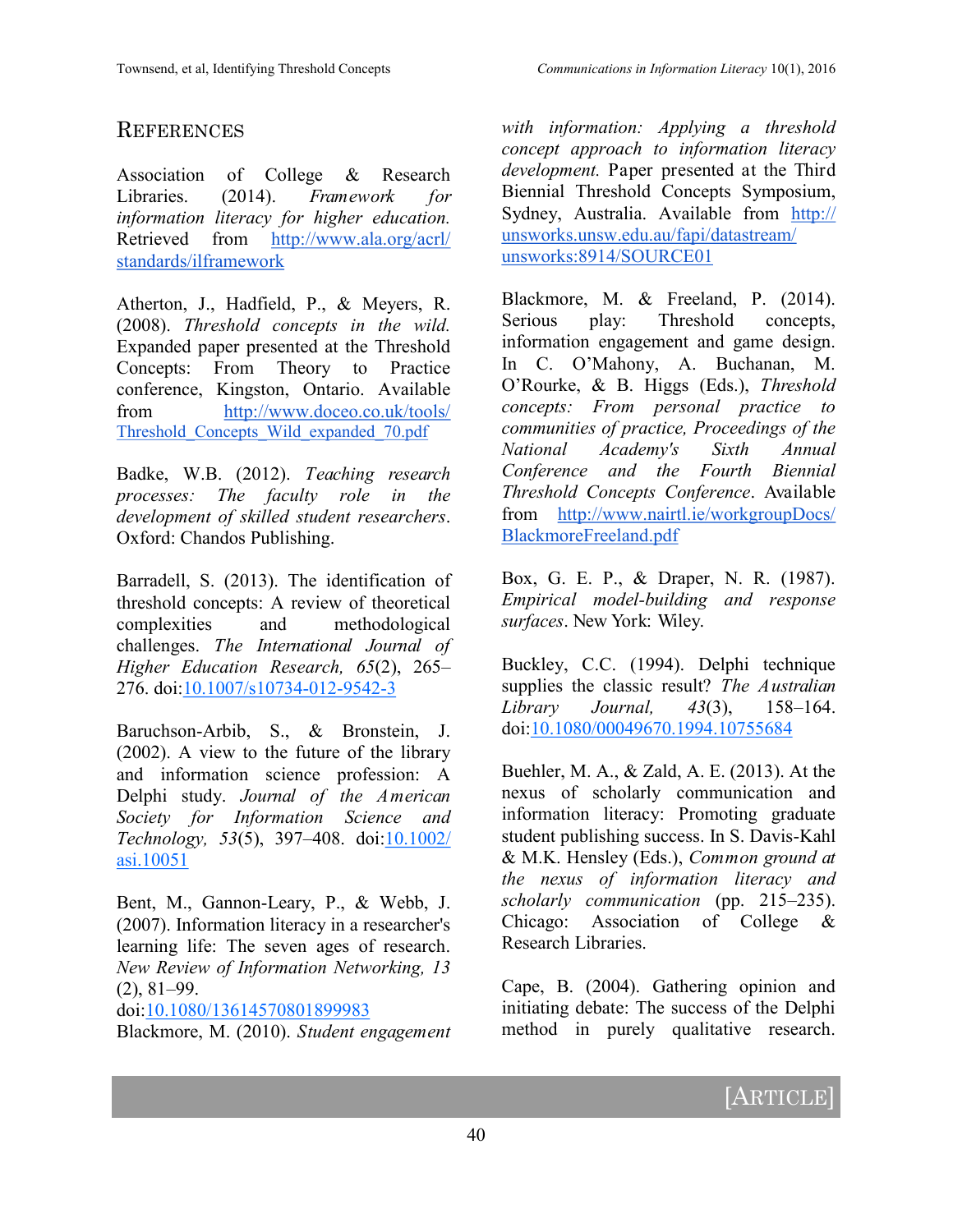*Library and Information Research, 28*(89), 35–44.

Charlton, J. (2004). Delphi technique. In M. Lewis-Beck, A. Bryman, & T. Liao (Eds.), *Encyclopedia of social science research methods* (pp. 245–246). Thousand Oaks, CA: SAGE Publications, Inc. doi:[10.4135/9781412950589.n219](http://dx.doi.org/10.4135/9781412950589.n219)

Cook, J. M. (2014). A library credit course and student success rates: A longitudinal study. *College & Research Libraries, 75*(3), 272–283. doi:[10.5860/crl12](http://dx.doi.org/10.5860/crl12-424)-424

Cousin, G. (2008). Threshold concepts: Old wine in new bottles or a new form of transactional curriculum inquiry? In R. Land, J.H.F. Meyer, & J. Smith (Eds.), *Threshold concepts within the disciplines*  (pp. 261–272). Rotterdam: Sense Publishers.

Dixon-Thomas, C. (2012). *Information literacy and the 21st century academic librarian: A Delphi study* (Doctoral dissertation). Available from ProQuest Dissertations and Theses database.

Doyle, C. S. (1992). *Summary of findings: Outcome measures for information literacy within the national education goals of 1990.*  Available from [http://files.eric.ed.gov/](http://files.eric.ed.gov/fulltext/ED351033.pdf) [fulltext/ED351033.pdf](http://files.eric.ed.gov/fulltext/ED351033.pdf)

Feret, B., & Marcinek, M. (2005). The future of the academic library and the academic librarian: A Delphi study reloaded. *New Review of Information Networking, 11*(1), 37–63. doi:[10.1080/13614570500268381](http://dx.doi.org/10.1080/13614570500268381)

Flanagan, M. (2014). *Threshold concepts:* 

*Undergraduate teaching, postgraduate training and professional development. A short introduction and bibliography.*  Retrieved from [http://www.ee.ucl.ac.uk/](http://www.ee.ucl.ac.uk/~mflanaga/thresholds.html) [~mflanaga/thresholds.html](http://www.ee.ucl.ac.uk/~mflanaga/thresholds.html)

Fuzzard, R., & Kiley, M. (2013) What threshold concepts underpin skills training in community services in vocational education and training? Paper presented at the 4th Threshold Concepts Conference, Dublin. Available from [http://www.nairtl.ie/](http://www.nairtl.ie/workgroupDocs/FuzzardWiley.pdf) [workgroupDocs/FuzzardWiley.pdf](http://www.nairtl.ie/workgroupDocs/FuzzardWiley.pdf)

Green, J. W. (2000). Delphi method in web site selection: Using the experts. *Reference Librarian, 33*(69/70), 299–310. doi[:10.1300/J120v33n69\\_27](http://dx.doi.org/10.1300/J120v33n69_27)

Hofer, A.R., Brunetti, K., & Townsend, L. (2013). A threshold concepts approach to the *Standards* revision. *Communications in Information Literacy, 7*(2), 108-113. Available from [http://](http://www.comminfolit.org/index.php?journal=cil&page=article&op=view&path%5B%5D=v7i2p108&path%5B%5D=168) [www.comminfolit.org/index.php?](http://www.comminfolit.org/index.php?journal=cil&page=article&op=view&path%5B%5D=v7i2p108&path%5B%5D=168) [journal=cil&page=article&op=view&path%](http://www.comminfolit.org/index.php?journal=cil&page=article&op=view&path%5B%5D=v7i2p108&path%5B%5D=168) [5B%5D=v7i2p108&path%5B%5D=168](http://www.comminfolit.org/index.php?journal=cil&page=article&op=view&path%5B%5D=v7i2p108&path%5B%5D=168)

Hofer, A.R., Townsend, L., & Brunetti, K. (2012). Troublesome concepts and information literacy: Investigating threshold concepts for IL instruction. *portal: Libraries and the Academy, 12*(4), 387-405. Available from <http://archives.pdx.edu/ds/psu/8542>

Howze, P.C., & Dalrymple, C. (2004). Consensus without all the meetings: Using the Delphi method to determine course content for library instruction. *Reference Services Review, 32*(2), 174–184. doi[:10.1108/00907320410537694](http://dx.doi.org/10.1108/00907320410537694)

Kiley, M., & Wisker, G. (2009). Threshold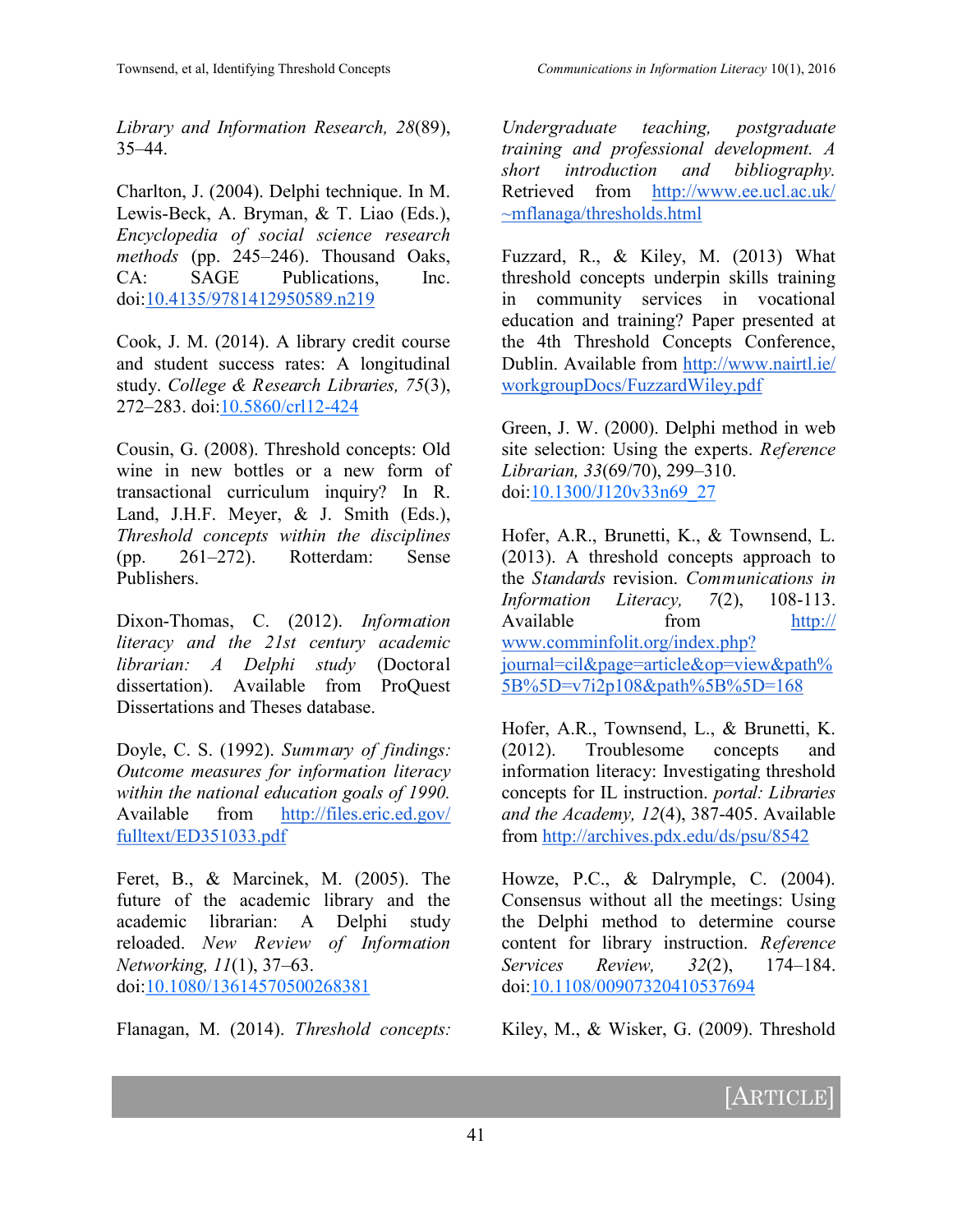concepts in research education and evidence of threshold crossing. *Higher Education Research & Development, 28*(4), 431–441. doi:[10.1080/07294360903067930](http://dx.doi.org/10.1080/07294360903067930)

Land, R., Meyer, J., & Smith, J. (2008). *Threshold concepts within the disciplines*. Rotterdam: Sense Publishers.

Loughran, J., Berry, A., & Mulhall, P. (2006). *Understanding and Developing Science Teachers' Pedagogical Content Knowledge.* Rotterdam: Sense Publishers.

Lundstrom, K., Fagerheim, B. A., & Benson, E. (2014). Librarians and instructors developing student learning outcomes: Using frameworks to lead the process. *Reference Services Review, 42*(3). doi:[10.1108/RSR](http://dx.doi.org/10.1108/RSR-04-2014-0007)-04-2014-0007

Luo, L., & Wildemuth, B. M. (2009). Delphi studies. In Wildemuth, B. M. (Ed.), *Applications of social research methods to questions in information and library science*  (pp. 83–92). Westport, CT: Libraries Unlimited.

Meyer, J., & Land, R. (2003). *Threshold concepts and troublesome knowledge: Linkages to ways of thinking and practising within the disciplines*. (ETL Project Occasional Report 4). Edingurgh: Enhancing Teaching-Learning Environments in Undergraduate Courses Project. Available from [http://](http://www.colorado.edu/ftep/documents/ETLreport4-1.pdf) [www.colorado.edu/ftep/documents/](http://www.colorado.edu/ftep/documents/ETLreport4-1.pdf) [ETLreport4](http://www.colorado.edu/ftep/documents/ETLreport4-1.pdf)-1.pdf

Meyer, J., & Land, R. (2006). *Overcoming barriers to student understanding: Threshold concepts and troublesome knowledge*. London: Routledge.

Meyer, J., & Land, R. (2007). Stop the conveyor belt, I want to get off. *Times Higher Education Supplement, 1807*. Available from [http://](http://www.timeshighereducation.co.uk/90288.article) [www.timeshighereducation.co.uk/90288.arti](http://www.timeshighereducation.co.uk/90288.article) [cle](http://www.timeshighereducation.co.uk/90288.article)

Meyer, J., Land, R., & Baillie, C. (2010). *Threshold concepts and transformational learning*. Rotterdam: Sense Publishers.

Middendorf, J., & Pace, D. (2004). Decoding the disciplines: A model for helping students learn disciplinary ways of thinking. *New directions for teaching and learning*, *2004*(98), 1–12. doi:[10.1002/](http://dx.doi.org/10.1002/tl.142) [tl.142](http://dx.doi.org/10.1002/tl.142)

Neuman, D. (1999). High school students' use of databases: Results of a national Delphi study. *Journal of the American Society for Information Science, 46*(4), 284– 298. doi[:10.1002/\(SICI\)1097](http://dx.doi.org/10.1002/(SICI)1097-4571(199505)46:4%3c284::AID-ASI5%3e3.0.CO;2-J)-4571(199505) 46:4<284::AID-[ASI5>3.0.CO;2](http://dx.doi.org/10.1002/(SICI)1097-4571(199505)46:4%3c284::AID-ASI5%3e3.0.CO;2-J)-J

Nguyen, Q. H. (2012). Everyday threshold concepts: Implications for sustainable agriculture education in Vietnam's Mekong Delta. In *INTED2012 Proceedings*, 4089– 4098. Available from [http://www.zef.de/](http://www.zef.de/uploads/tx_zefportal/Publications/2e29_Nguyen%20INTED2012%20paper.PDF) [uploads/tx\\_zefportal/](http://www.zef.de/uploads/tx_zefportal/Publications/2e29_Nguyen%20INTED2012%20paper.PDF) [Publications/2e29\\_Nguyen%](http://www.zef.de/uploads/tx_zefportal/Publications/2e29_Nguyen%20INTED2012%20paper.PDF) [20INTED2012%20paper.PDF](http://www.zef.de/uploads/tx_zefportal/Publications/2e29_Nguyen%20INTED2012%20paper.PDF)

Nicola-Richmond, K. (2014). *The transformation from student to occupational therapist: Using the Delphi method to identify the threshold concepts in occupational therapy.* Paper presented at the Fifth Biennial Threshold Concepts Conference, Durham, UK. Available from [http://www.ee.ucl.ac.uk/~mflanaga/](http://www.ee.ucl.ac.uk/~mflanaga/abstracts/TC14Abstract6.pdf) [abstracts/TC14Abstract6.pdf](http://www.ee.ucl.ac.uk/~mflanaga/abstracts/TC14Abstract6.pdf)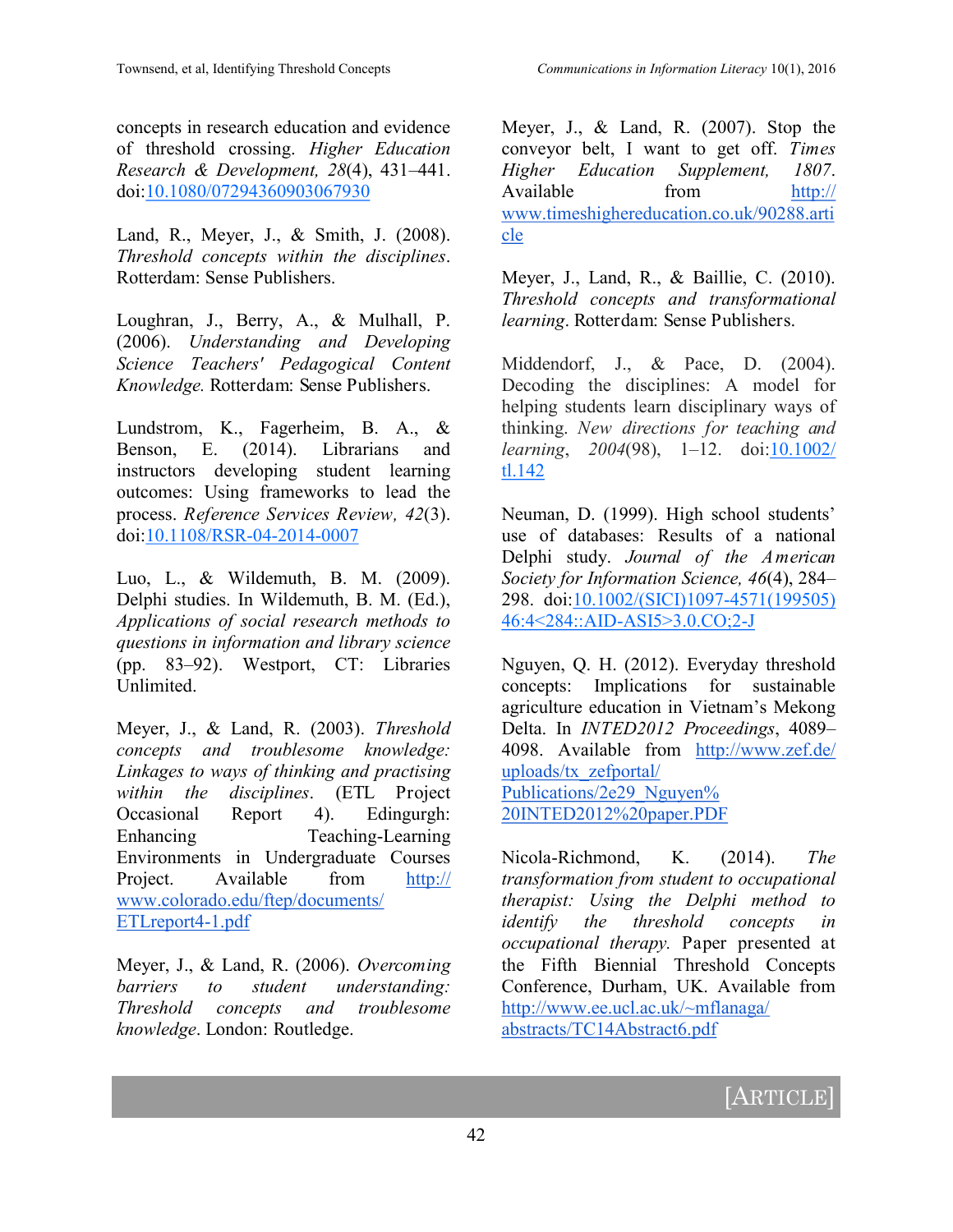Oakleaf, M. (2014). A roadmap for assessing student learning using the new Framework for Information Literacy for Higher Education. *Journal of Academic Librarianship, 40*(5), 510–514. doi[:10.1016/](http://dx.doi.org/10.1016/j.acalib.2014.08.001) [j.acalib.2014.08.001](http://dx.doi.org/10.1016/j.acalib.2014.08.001)

Rodrigues, D. B., & Sedo, D. N. (2008). Experiencing information literacy in Second Life. *Partnership: The Canadian Journal of Library and Information Practice and Research, 3*(1). Available from [http://](http://journal.lib.uoguelph.ca/index.php/perj/article/view/426/860) [journal.lib.uoguelph.ca/index.php/perj/](http://journal.lib.uoguelph.ca/index.php/perj/article/view/426/860) [article/view/426/860](http://journal.lib.uoguelph.ca/index.php/perj/article/view/426/860)

Rowbottom, D. P. (2007). Demystifying threshold concepts. *Journal of Philosophy of Higher Education, 41*(2), 263–270. doi:10.1111/j.1467-[9752.2007.00554.x](http://dx.doi.org/10.1111/j.1467-9752.2007.00554.x)

Saracevic, T. (2014). *Information literacy in the United States: Contemporary transformations and controversies.* Paper presented at the European Conference on Information Literacy, Dubrovnik, Croatia. Available from [http://comminfo.rutgers.edu/](http://comminfo.rutgers.edu/~tefko/Saracevic%20ECIL%202014%20Inf%20literacy%20in%20US%20Springer.pdf) [~tefko/Saracevic%20ECIL%202014%](http://comminfo.rutgers.edu/~tefko/Saracevic%20ECIL%202014%20Inf%20literacy%20in%20US%20Springer.pdf) [20Inf%20literacy%20in%20US%](http://comminfo.rutgers.edu/~tefko/Saracevic%20ECIL%202014%20Inf%20literacy%20in%20US%20Springer.pdf) [20Springer.pdf](http://comminfo.rutgers.edu/~tefko/Saracevic%20ECIL%202014%20Inf%20literacy%20in%20US%20Springer.pdf)

Saunders, L. (2009). The future of information literacy in academic libraries: A Delphi study. *portal: Libraries and the Academy, 9*(1), 99–114.

Secker, J. (2011). *A new curriculum for information literacy: Expert consultation report*. Available from [http://](http://ccfil.pbworks.com/f/Expert_report_final.pdf) [ccfil.pbworks.com/f/Expert\\_report\\_final.pdf](http://ccfil.pbworks.com/f/Expert_report_final.pdf)

Seeker, J., & Coonan, E. (2012). Developing a new curriculum for information literacy: Reflections on our

Arcadia fellowship research. *ALISS Quarterly, 7*(2), 20–22.

Shinners-Kennedy, D., & Fincher, S. A. (2013, August). Identifying threshold concepts: From dead end to a new direction. In *Proceedings of the ninth annual international ACM conference on International computing education research*. doi:[10.1145/2493394.2493396](http://dx.doi.org/10.1145/2493394.2493396)

Townsend, L., Brunetti, K., & Hofer, A.R. (2011). Threshold Concepts and Information Literacy. *portal: Libraries and the Academy, 11*(3). Available from [http://](http://archives.pdx.edu/ds/psu/7417) [archives.pdx.edu/ds/psu/7417](http://archives.pdx.edu/ds/psu/7417)

Tucker, V. (2012). *Acquiring search expertise: Learning experiences and threshold concepts* (Doctoral dissertation). Queensland University of Technology, Brisbane, Australia. Available from [http://](http://www.virginiatucker.com/docs/virginiatucker_thesis_finala4.pdf) [www.virginiatucker.com/docs/](http://www.virginiatucker.com/docs/virginiatucker_thesis_finala4.pdf) [virginiatucker\\_thesis\\_finala4.pdf](http://www.virginiatucker.com/docs/virginiatucker_thesis_finala4.pdf)

Tucker, V. M. (2014). The expert searcher's experience of information. In C. Bruce, K. Davis, H. Hughes, H. Partridge, & I. Stoodley (Eds.), *Information experience: Approaches to theory and practice* (pp. 226 –241). Bingley, UK: Emerald Group Publishing Limited.

Tucker, V. M., Weedman, J., Bruce, C. S., & Edwards, S. L. (2014). Learning portals: Analyzing threshold concept theory for LIS education. *Journal of Education for Library and Information Science, 55*(2), 150–165.

Wen, J. R., & Shih, W. L. (2006). Exploring the information literacy competence standards for elementary and high school teachers. *Computers & Education, 50*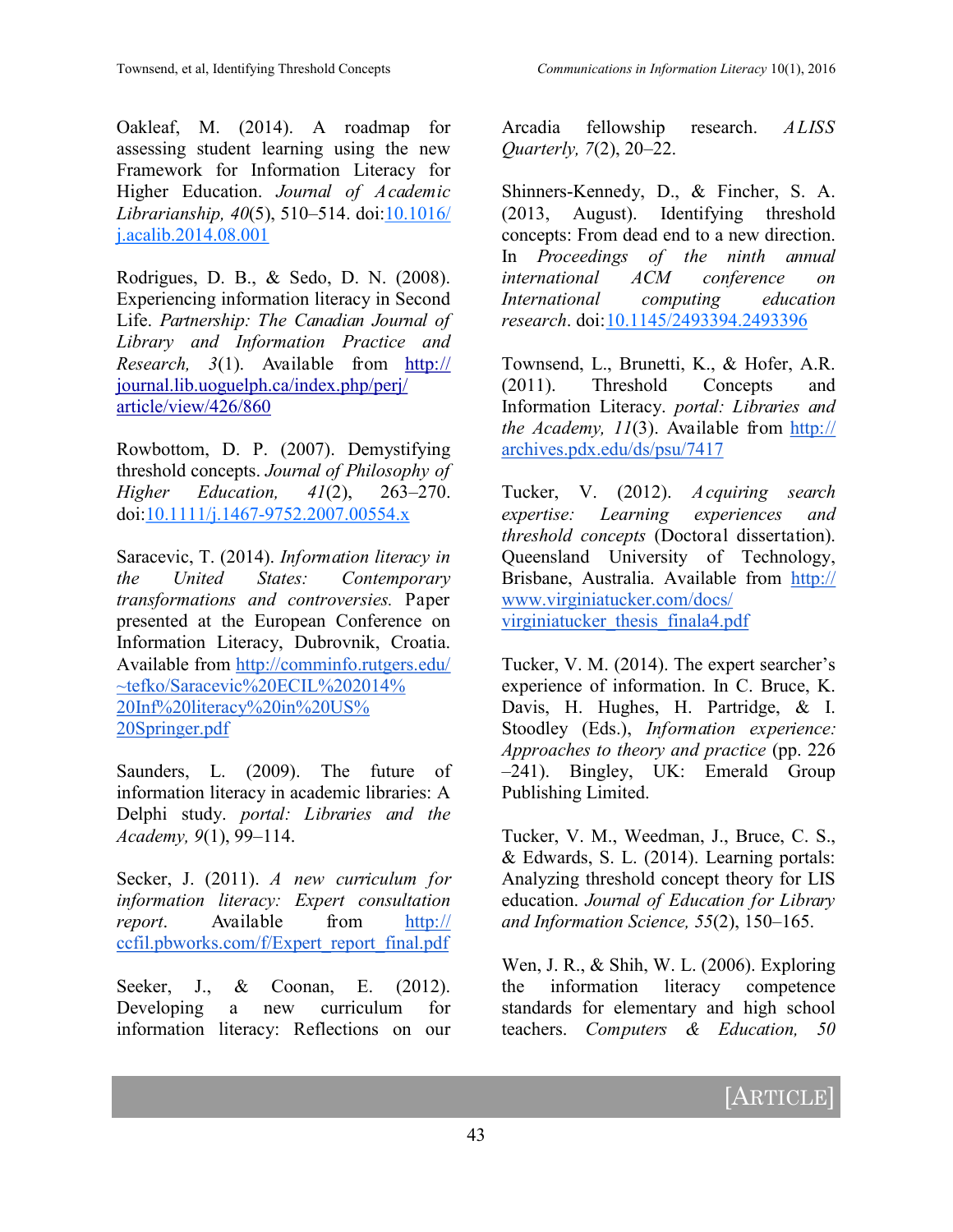(2008), 787–806. doi[:10.1016/](http://dx.doi.org/10.1016/j.compedu.2006.08.011) [j.compedu.2006.08.011](http://dx.doi.org/10.1016/j.compedu.2006.08.011)

Wiggins, G., & McTighe, J. (2005). *Understanding by design.* Alexandria, VA: ACD.

Wilkinson, L. (2014). The problem with threshold concepts [Web log post]*. Sense and Reference.* Available from [https://](https://senseandreference.wordpress.com/2014/06/19/the-problem-with-threshold-concepts/) [senseandreference.wordpress.com/2014/06/](https://senseandreference.wordpress.com/2014/06/19/the-problem-with-threshold-concepts/) 19/the-problem-with-threshold-[concepts/](https://senseandreference.wordpress.com/2014/06/19/the-problem-with-threshold-concepts/)

Xiaomu, Z., Ping, S., Mengli, W., & Weichun, D. (2008). Delphi research on information literacy competency standards for higher education in Beijing, China. *Chinese Librarianship: An International Electronic Journal, 25*. Available from http://white-[clouds.com/iclc/cliej/](http://white-clouds.com/iclc/cliej/cl25ZSWD.pdf) [cl25ZSWD.pdf](http://white-clouds.com/iclc/cliej/cl25ZSWD.pdf)

Yorke-Barber, P., Atkinson, L., Possin, G., & Woodall, L. (2008). *Light bulb moments: Identifying information research threshold concepts for fourth year engineering students.* Proceedings of the 2008 AaeE Conference. Available from [http://](http://espace.library.uq.edu.au/eserv/UQ:159735/aaee08_submission_T1C2.pdf) [espace.library.uq.edu.au/eserv/UQ:159735/](http://espace.library.uq.edu.au/eserv/UQ:159735/aaee08_submission_T1C2.pdf) aaee08 submission T1C2.pdf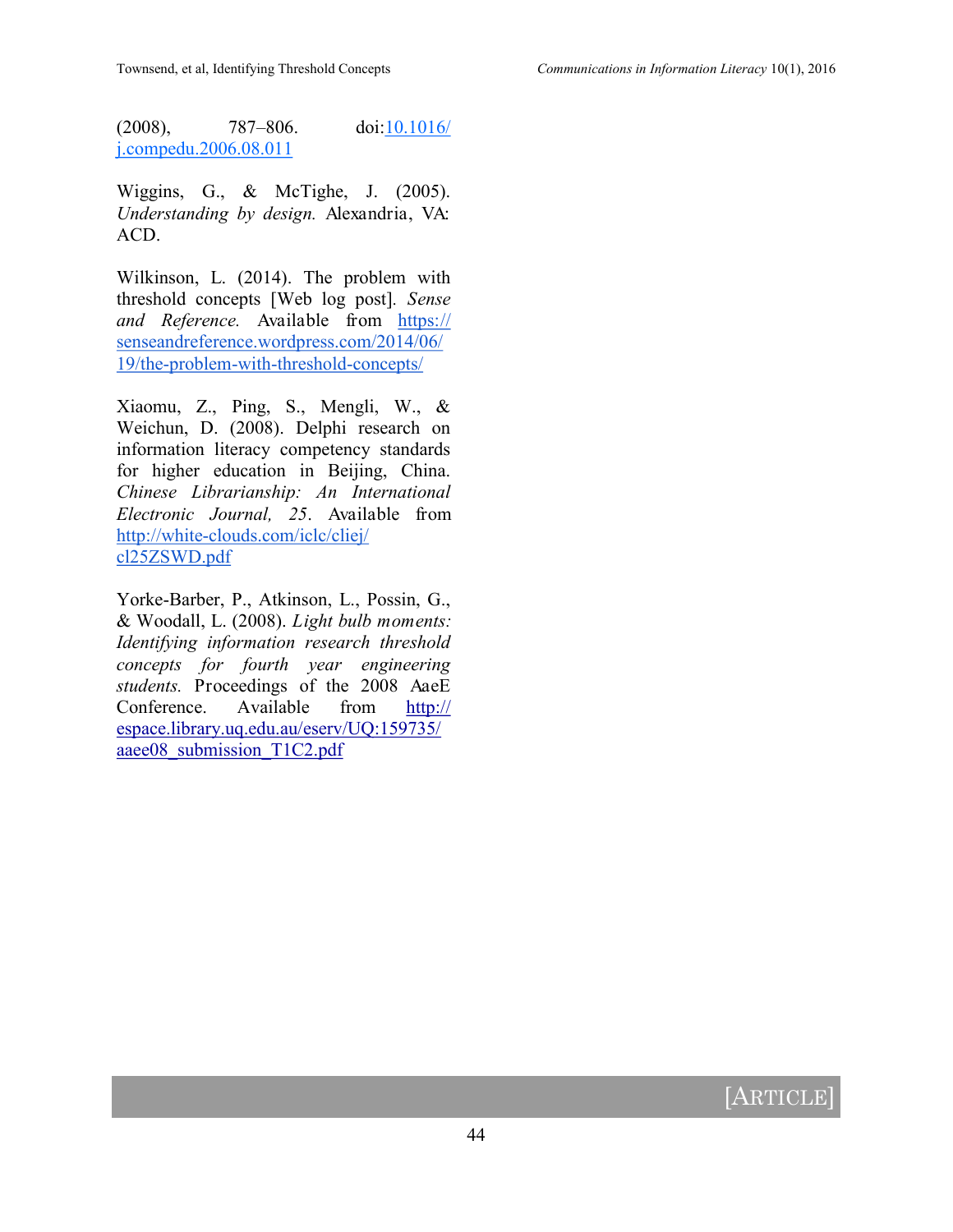# APPENDIX A—ROUND 1 TALLY OF PROPOSED THRESHOLD CONCEPTS

| Proposed threshold concept                                                                                                                                                  | <b>Endorsed as threshold</b><br>concept by participant<br>(out of 14 possible) <sup>a</sup> |
|-----------------------------------------------------------------------------------------------------------------------------------------------------------------------------|---------------------------------------------------------------------------------------------|
| Authority is constructed and contextual                                                                                                                                     | 13                                                                                          |
| Scholarship is a conversation                                                                                                                                               | 10                                                                                          |
| Searching is not magic                                                                                                                                                      | 10                                                                                          |
| Format as a process                                                                                                                                                         | 9                                                                                           |
| Information as a commodity                                                                                                                                                  | 9                                                                                           |
| Information is socially constructed and is created and functions<br>within existing power structures                                                                        | 8                                                                                           |
| The Nature of evidence is disciplinary                                                                                                                                      | $\overline{7}$                                                                              |
| Research involves a community                                                                                                                                               | $\overline{7}$                                                                              |
| Research answers questions                                                                                                                                                  | 7                                                                                           |
| Research is conversation                                                                                                                                                    | 6                                                                                           |
| Research solves problems                                                                                                                                                    | 5                                                                                           |
| Research is a process                                                                                                                                                       | 5                                                                                           |
| Differentiating between data, information, knowledge, and<br>wisdom                                                                                                         | 5                                                                                           |
| "Primary source" is an exact and conditional category                                                                                                                       | 5                                                                                           |
| Everything has bias                                                                                                                                                         | 5                                                                                           |
| Student as producer of information                                                                                                                                          | $\overline{4}$                                                                              |
| Personal belief underpins information processing                                                                                                                            | 4                                                                                           |
| Absence of evidence is not evidence of absence                                                                                                                              | $\overline{4}$                                                                              |
| Information is not something to be gathered and learned from,<br>but rather something that you engage with and that personally<br>transforms in a creative learning journey | 3                                                                                           |
| Deep commitment to access to information and intellectual<br>freedom and the ability of all to have experiences of knowledge                                                | 3                                                                                           |
| Integration of sources in synthesis and creation of new<br>information                                                                                                      | 3                                                                                           |
| Collections are organized by conventions                                                                                                                                    | 3                                                                                           |
| Information is created by people                                                                                                                                            | 3                                                                                           |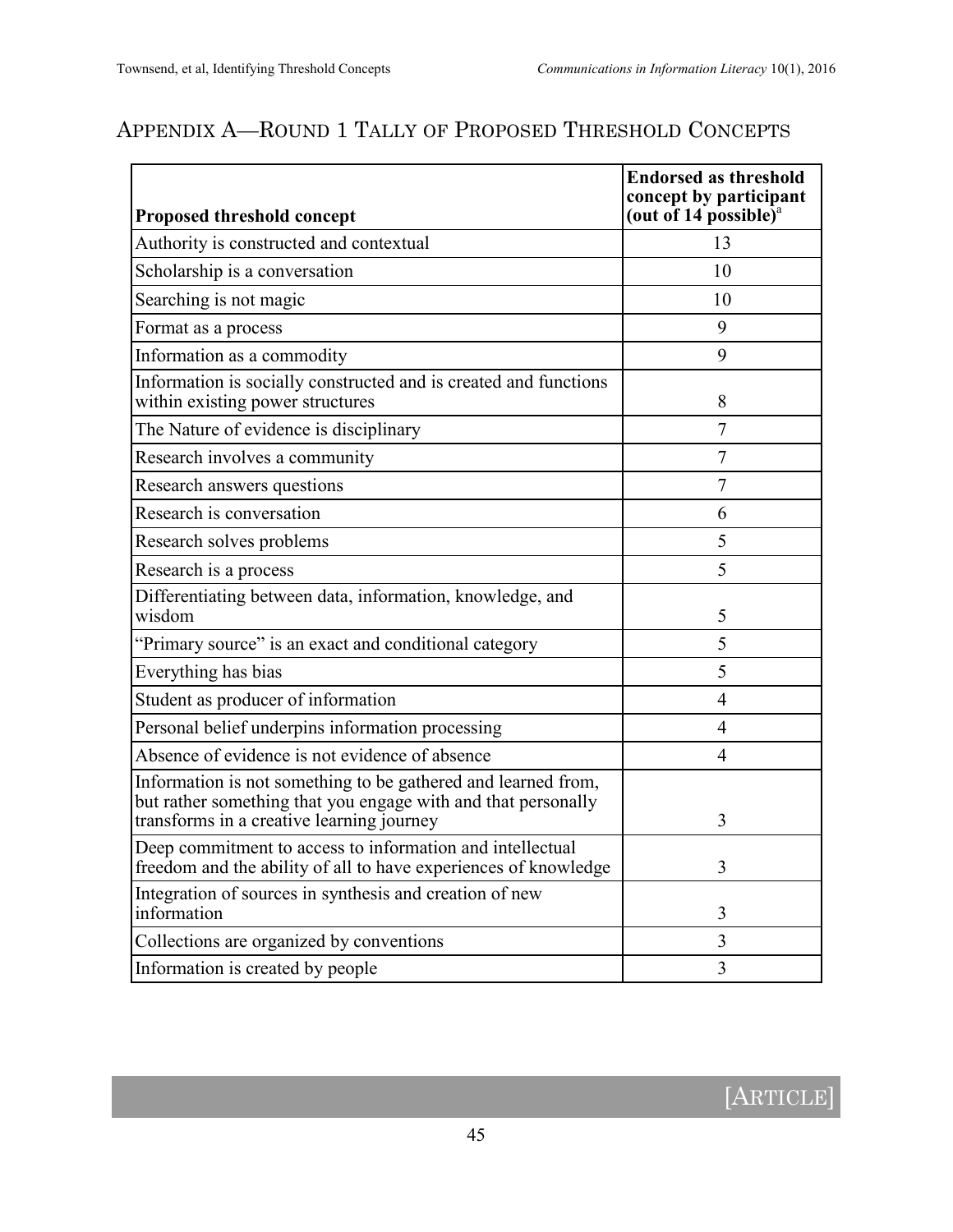# APPENDIX A—CONTINUED

| Proposed threshold concept                                                                                           | <b>Endorsed as threshold</b><br>concept by participant<br>(out of 14 possible) $^{\rm a}$ |
|----------------------------------------------------------------------------------------------------------------------|-------------------------------------------------------------------------------------------|
| All categories are conditional and constructed                                                                       |                                                                                           |
| You won't find everything on Google                                                                                  | 3                                                                                         |
| Information can be discipline-dependent                                                                              | $\overline{2}$                                                                            |
| Information apprenticeship in community                                                                              | $\overline{2}$                                                                            |
| Information as a political force                                                                                     | $\overline{2}$                                                                            |
| Personal profile and identity                                                                                        | $\overline{2}$                                                                            |
| There are systems at work here and you can learn to use them                                                         | $\overline{2}$                                                                            |
| You can't search everything the same way you search Google                                                           | $\overline{2}$                                                                            |
| The user and the creator                                                                                             | $\mathcal{D}_{\mathcal{L}}$                                                               |
| There are always more than two sides                                                                                 |                                                                                           |
| Honesty in the information landscape                                                                                 |                                                                                           |
| It's not what you say it's the way that you say it                                                                   |                                                                                           |
| Constructedness of the systems and communities and their<br>embeddedness in political, economic, and social contexts |                                                                                           |

<sup>a</sup> 17 people responded, 3 people didn't choose specific threshold concepts, so that leaves 14 as total number possible in Column B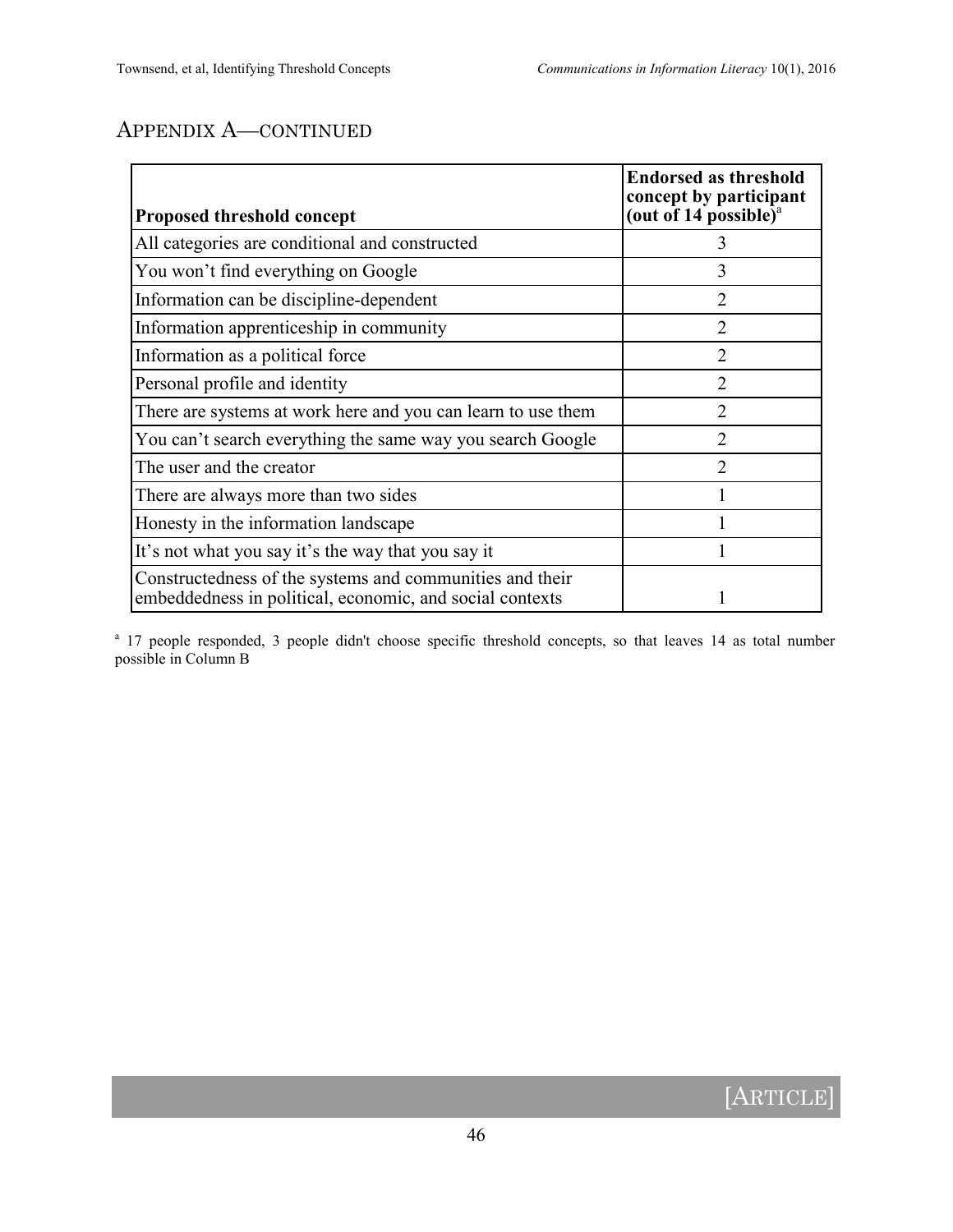# APPENDIX B—ROUND 2 LIST OF PROPOSED THRESCHOLD CONCEPTS

| <b>Proposed Threshold</b><br><b>Concept (working title)</b>      | <b>Concepts included</b>                                                                                                                                                                                                                                                                                                                   |
|------------------------------------------------------------------|--------------------------------------------------------------------------------------------------------------------------------------------------------------------------------------------------------------------------------------------------------------------------------------------------------------------------------------------|
| Evidence changes<br>depending on context (e.g.<br>disciplinary)  | Information is constructed for specific purposes<br>Every resource has its use<br>"Primary source" is an exact and conditional category<br>The Nature of evidence is disciplinary<br>Information can be discipline-dependent<br>Texts will have different meanings in different social/political/<br>scientific and/or historical contexts |
| Authority is constructed and<br>contextual                       | Authority is constructed and contextual                                                                                                                                                                                                                                                                                                    |
| Research is a process of<br>inquiry and creates new<br>knowledge | Academic libraries are in knowledge creation business<br>Research solves problems<br>Research answers questions<br>Research is a process<br>Research facilitates inquiry                                                                                                                                                                   |
| Searching is not magic                                           | Searching and finding is not a linear process<br>Metadata=Findability<br>Good searches use database structure                                                                                                                                                                                                                              |
| You won't find everything<br>in one place                        | Expert pays attention to gaps and uses multiple resources and<br>strategies to fill gaps<br>You won't find everything on Google<br>You can't search everything the same way you search Google<br>First results and initial findings are exactly that-first and initial                                                                     |
| Format is a process                                              | Format is a process                                                                                                                                                                                                                                                                                                                        |
| Information as a commodity                                       | Once created, information is usually owned and must be used<br>within the constraints inherent in that ownership                                                                                                                                                                                                                           |
| Scholarship is a<br>conversation                                 | Research is conversation<br>Scholarship is a conversation                                                                                                                                                                                                                                                                                  |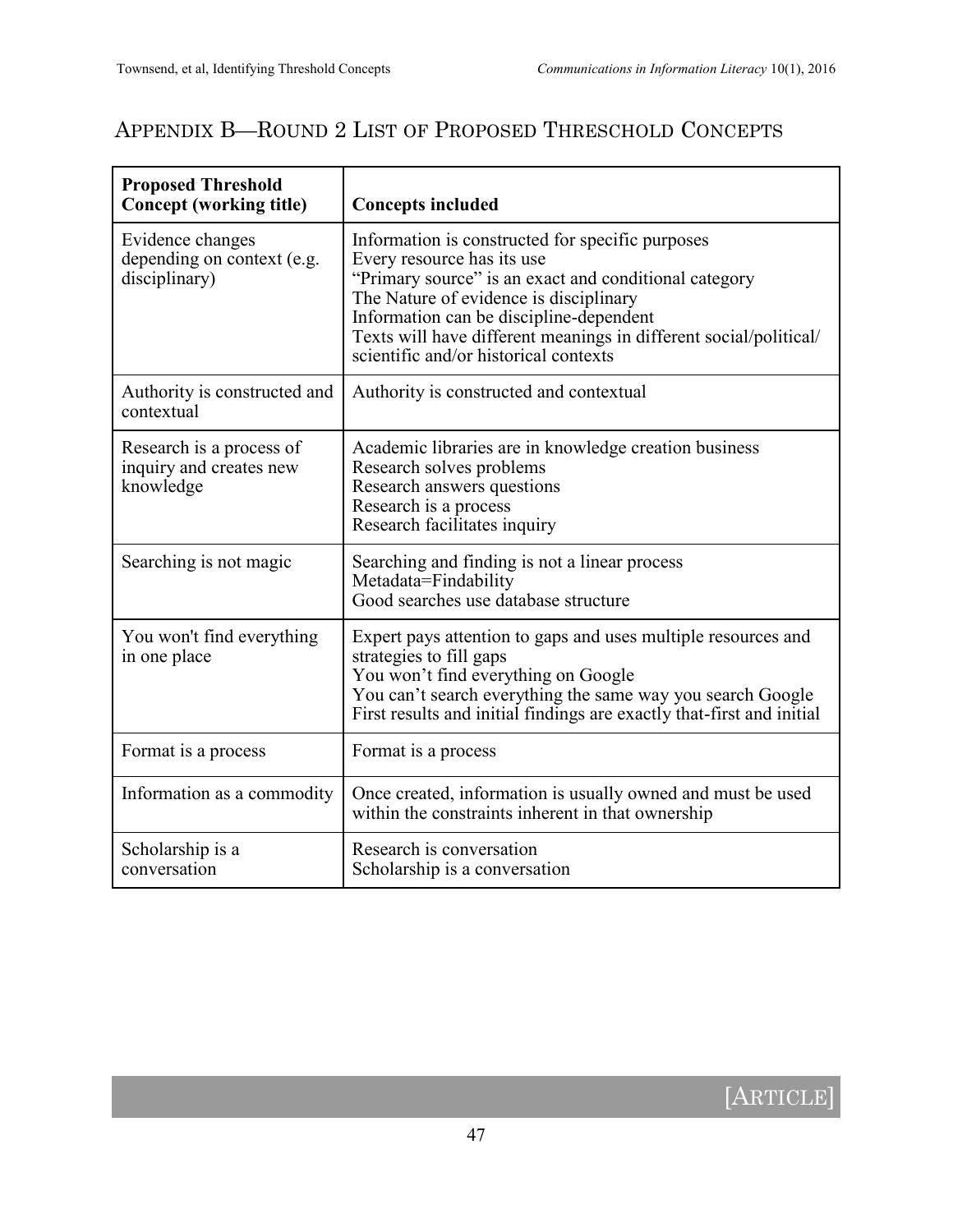# APPENDIX B—CONTINUED

| <b>Proposed Threshold</b><br>Concept (working title) | <b>Concepts included</b>                                                                                                                                                                                                                                                                                                                                                                                                                                                                                                                                                                                                                                                                                                                                                                                                                                  |
|------------------------------------------------------|-----------------------------------------------------------------------------------------------------------------------------------------------------------------------------------------------------------------------------------------------------------------------------------------------------------------------------------------------------------------------------------------------------------------------------------------------------------------------------------------------------------------------------------------------------------------------------------------------------------------------------------------------------------------------------------------------------------------------------------------------------------------------------------------------------------------------------------------------------------|
| Information is socially<br>constructed               | Information is not something to be gathered and learned from,<br>but rather something that you engage with and that personally<br>transforms in a creative learning journey<br>Personal profile and identity<br>Personal belief underpins information processing<br>Everything has bias<br>There are always more than two sides<br>Information is created by people<br>Collections are organized by conventions<br>Honesty in the information landscape<br>Information apprenticeship in community<br>Research involves a community<br>Information is socially constructed and is created and functions<br>within existing power structures<br>Constructedness of the systems and communities and their<br>embeddedness in political, economic, and social contexts<br>Information as a political force<br>All categories are conditional and constructed |